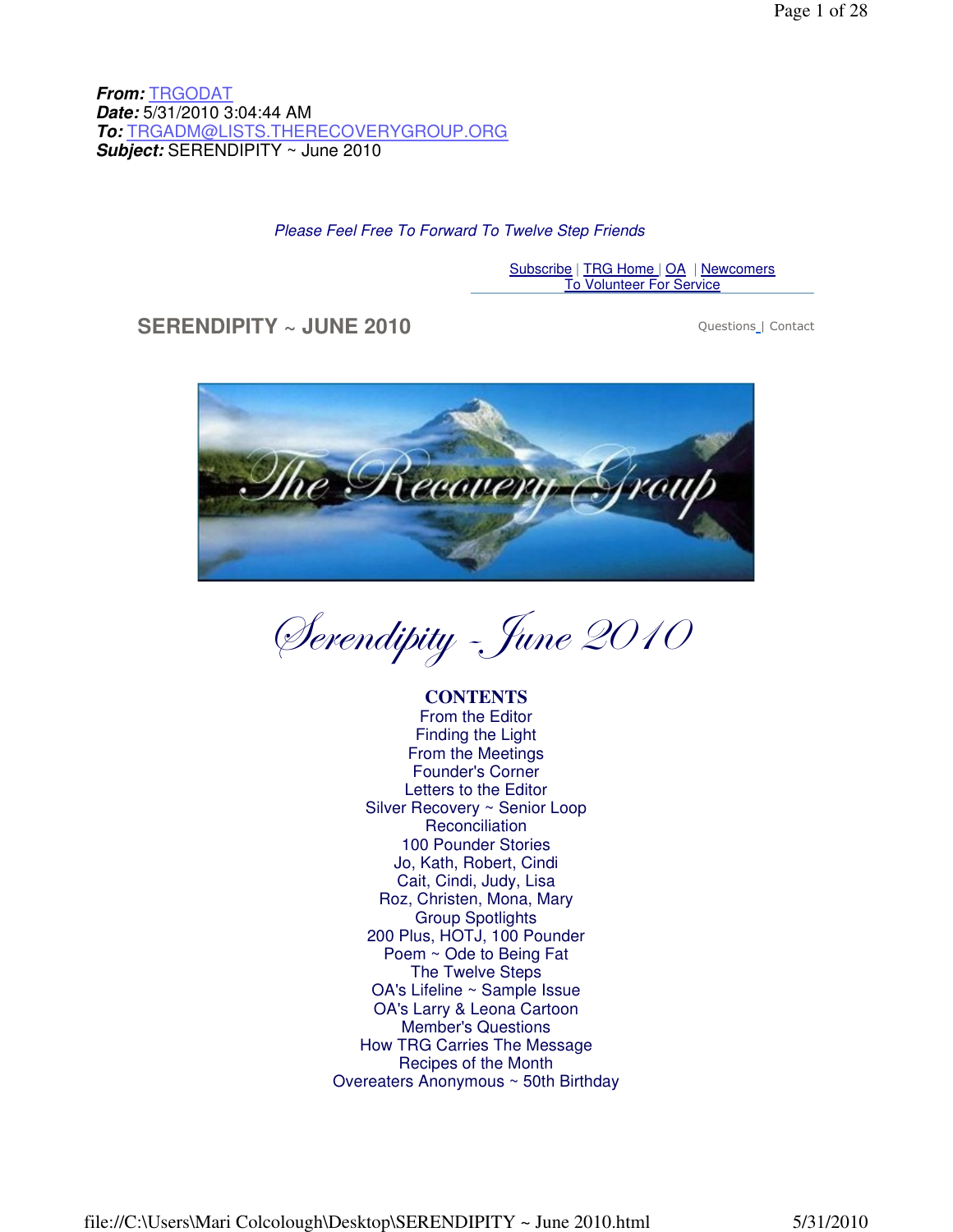TRG's OA Meetings Doorway Rozanne ~ 45 Minute Audio Podcast TRG's Trusted Servants Serenity Prayer

# **FROM THE EDITOR**

Summer is here, the kids are out of school, loop members are planning vacations and what a wonderful time of year this is! Unfortunately, the disease of compulsive eating doesn't take a vacation from us and, despite the freedom summertime brings, we still have challenges with the disease that we are all affected by. This issue of Serendipity will have some articles and stories about those who are morbidly obese and the resources TRG offers them. There are two recipes in this issue - interesting when you compare the calories in the servings of each recipe. Serendipity reviews how we carry the message to the compulsive eater who still suffers and how technology using Search Engines is helping us do that. (See article below) Poems, cartoons and audio have found their way into this newsletter and certainly one of the highlights will be OA's Founder, Rozanne, talking to us for 45 minutes. We hope you enjoy your June issue of Serendipity and we thank all of those who contributed to it.





# **FINDING THE LIGHT**

It is better to light a candle. than to curse the darkness. . . . . Chinese proverb

Paraphrased . . . Don't curse the darkness (of the disease) Light a candle to guide your path of recovery.

Our disease of COE buries us within ourselves. We are sightless. We cannot see what is real around us. We are trapped in our illusions and fantasies. We are blind to the miracles that are all around us.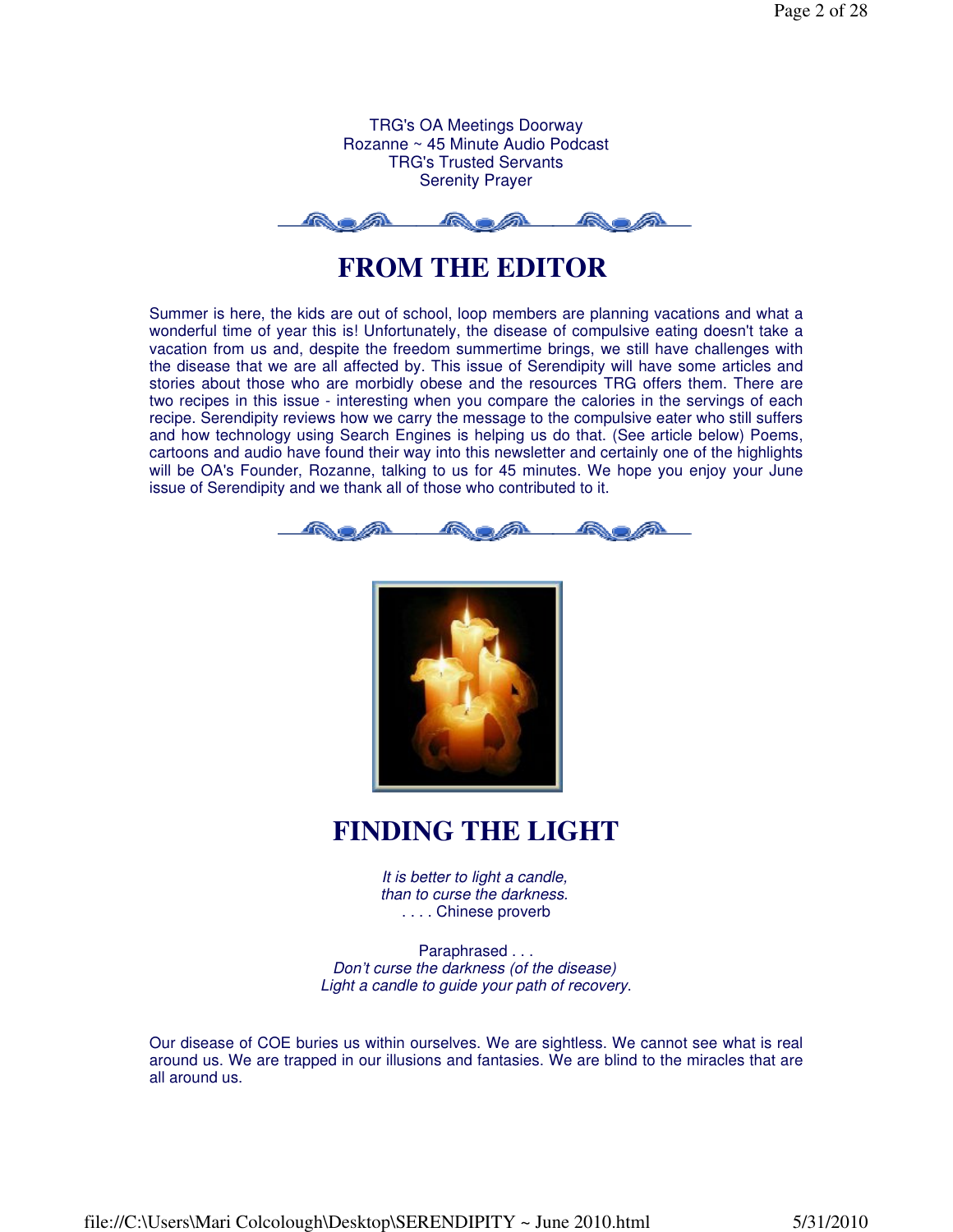When you light the candle (begin working the steps) you can see dimly about you. The light of a candle (Steps of the Program) usually does not cast too much light. For some it is a blazing torch and they are transformed, but for most of us  $-$  we must still be careful as we walk along uneven ground.

Our eyes must become accustomed to the light. We may stumble, but there are people in the fellowship to help us regain our balance if we reach out a hand. At times they simply steady our stride. At other times they help us back to our feet.

At times the flickering candle makes it hard to see the next step. For some of us a wind may extinguish the light totally. But we can wait for the flickering to steady or light the candle once again to follow the path.

The light we carry brings hope to others that they too maybe able to light a candle of their own. In the glow of the light we can see the joy in the eyes of those around us.

The hope and excitement in the new comer. The sacred awe in the long time member who sees the miracle of recovery unfolding in others and themselves. We see in the newcomer a mirror to our own soul, as we show them how they can light their own candle.

As more and more people light their candles the path becomes even easier to see.

We can see that there are really many paths that have been followed. We have many ways we can go. Each will lead us to the same door. A door that when opened allows us to venture into the Sunlight. The Spiritual Awakening that lets us be in recovery one day at a time.

Yours in fellowship,

### Bill

One Bite and 12 Steps away from finding the 100+ pounds I lost



# **FROM THE MEETINGS**



Hello, fellow Overeaters Anonymous. My name is Sylvain and I, too, am a grateful, recovering, compulsive overeater. .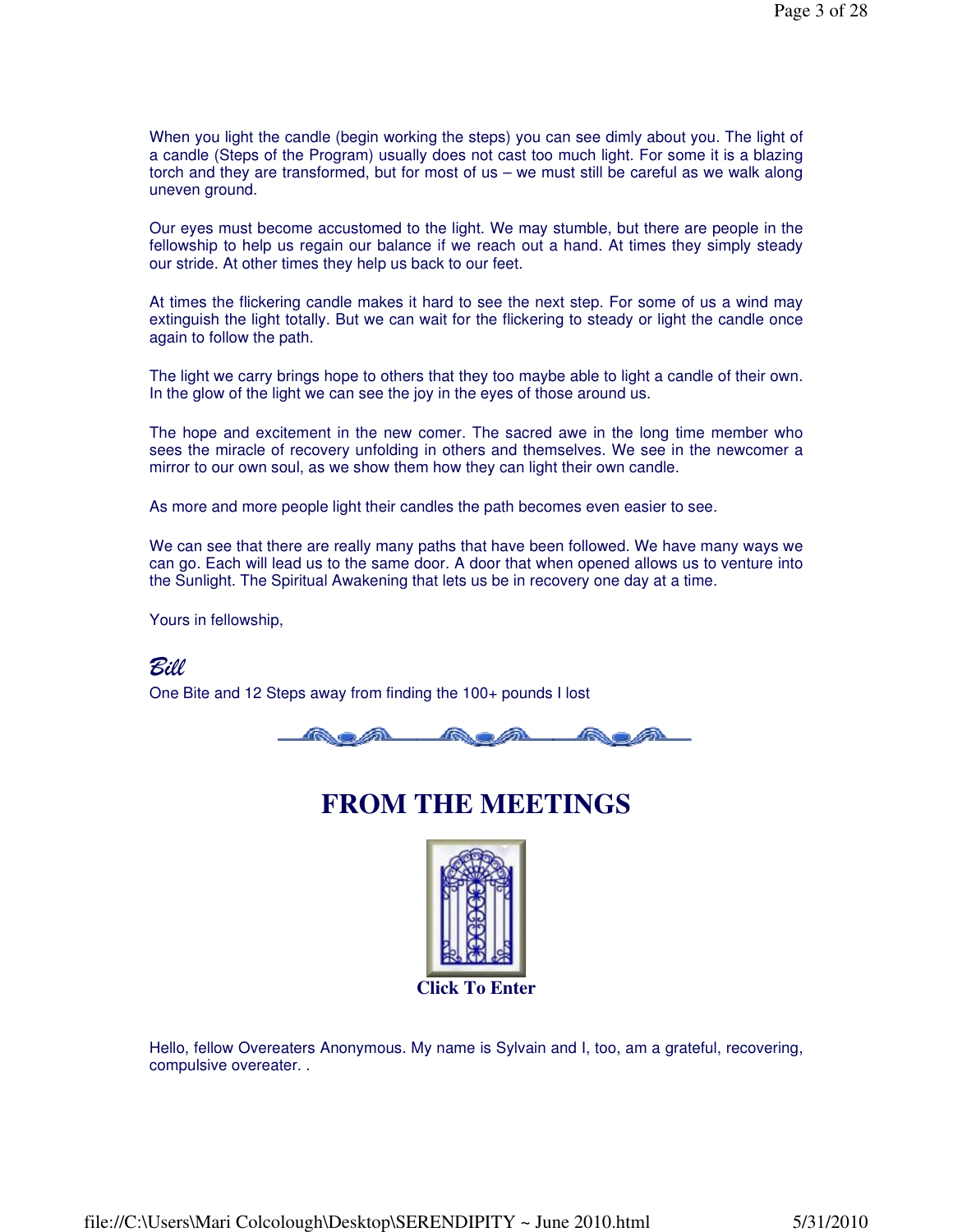Starting in early December 2009 until the beginning of February 2010, I was faced with a wound on the back of my right leg that got infected. The infection resisted 3 rounds of widespectrum antibiotics. The whole thing could have ended with an amputation if the problem was not settled soon. I am a 55-year- old, 6-foot man weighing 423 lbs, with high blood pressure and out of control diabetes. The prognosis was only grim, it was very likely. I was desperate for a solution. A dear friend from another Fellowship pointed me in OA's direction. I shall forever be thankful for that piece of advice.

My first contact with OA was through their expansive web site (www.oa.org). From there, I located the schedules and locations of face to face meetings all around me in South Florida. I was also astonished to learn that 6,500 meetings of all kinds are held in 75 countries around the world throughout the year. At my disposal were a whole series of face to face, telephone, Internet meetings and mail exchanges. All were available to me and operating 7 days a week.

I consider myself tremendously lucky to have so many face to face meetings within a few miles of where I live. Not everyone enjoys that privilege. Depending on various situational factors, many people have difficulties attending a face to face meeting. Some have to travel long distances, some are traveling, hospitalized, under house arrest, in halfway houses, or disabled. Many must arrange for sitters while they attend a face to face meeting. Others can't reconcile their own schedule with the face to face meetings in their area. That's when online or telephone meetings are so advantageous. The online meetings can be accessed [here.](http://www.starchat.net/chat/index.php?chan=recovery) A list of telephone meetings can be found [here.](http://www.oa.org/pdfs/phone_mtgs.pdf)

Due to the urgency of my own medical situation, I wanted to get cracking on this as fast as possible. The next face to face meeting was scheduled for 3 days later, in a neighboring town. The distance (12 miles) didn't bother me but the time frame did. I did not want to waste 3 days for a face to face to be held. Another option remained: online meetings. I soon found out that Overeaters Anonymous, through their home on the net, The Recovery Group (www.therecoverygroup.org) holds 56 online meetings in English every week. That's one meeting every 3 hours: midnight, 3AM, 6AM, 9AM, noon, 3PM, 6PM and 9PM (all times E.S.T.), 7 days a week. All of these meetings are registered by Overeaters Anonymous and listed on the OA site. In addition to these meetings, TRG also has meetings in Spanish and Italian. We also have Special Focus meetings: The Traditions, Christian, The Big Book and 100 Pounder meetings are scheduled often during the week.

As luck would have it, the 9PM meeting was scheduled less than 10 minutes later. I logged in, not knowing what to expect. I came away enchanted by the experience. The 9PM meeting has become my online home meeting, my daily ME time. I am there every night at 9PM, 7 days a week. I also attend a face to face meeting on Saturday mornings and a men's OA meeting on Wednesday evenings.

Those online meetings are genuine life lines for so many people. Their format and protocol are the same as face to face meetings. Each in turn, interested participants share their Experience, Strength and Hope with other recovering overeaters, under the guidance of a leader who keeps things flowing smoothly. Before becoming a leader, one must undergo training in the computer software used, learn how to deal with troublemakers, familiarize him/herself with bringing people to share their experiences with the group. A leader will even share his own ESH in an attempt to initiate sharing from the group. I currently lead the Sunday 9PM and the Friday 9PM meetings. I also substitute whenever the need arises and my schedule allows it.

Leaders must also ensure that the online meeting room is a safe place for all participants. On rare occasions, people sicker than we are have disrupted a chat room. Meeting leaders do have powerful tools to handle disruptions, but we always privilege speaking softly, while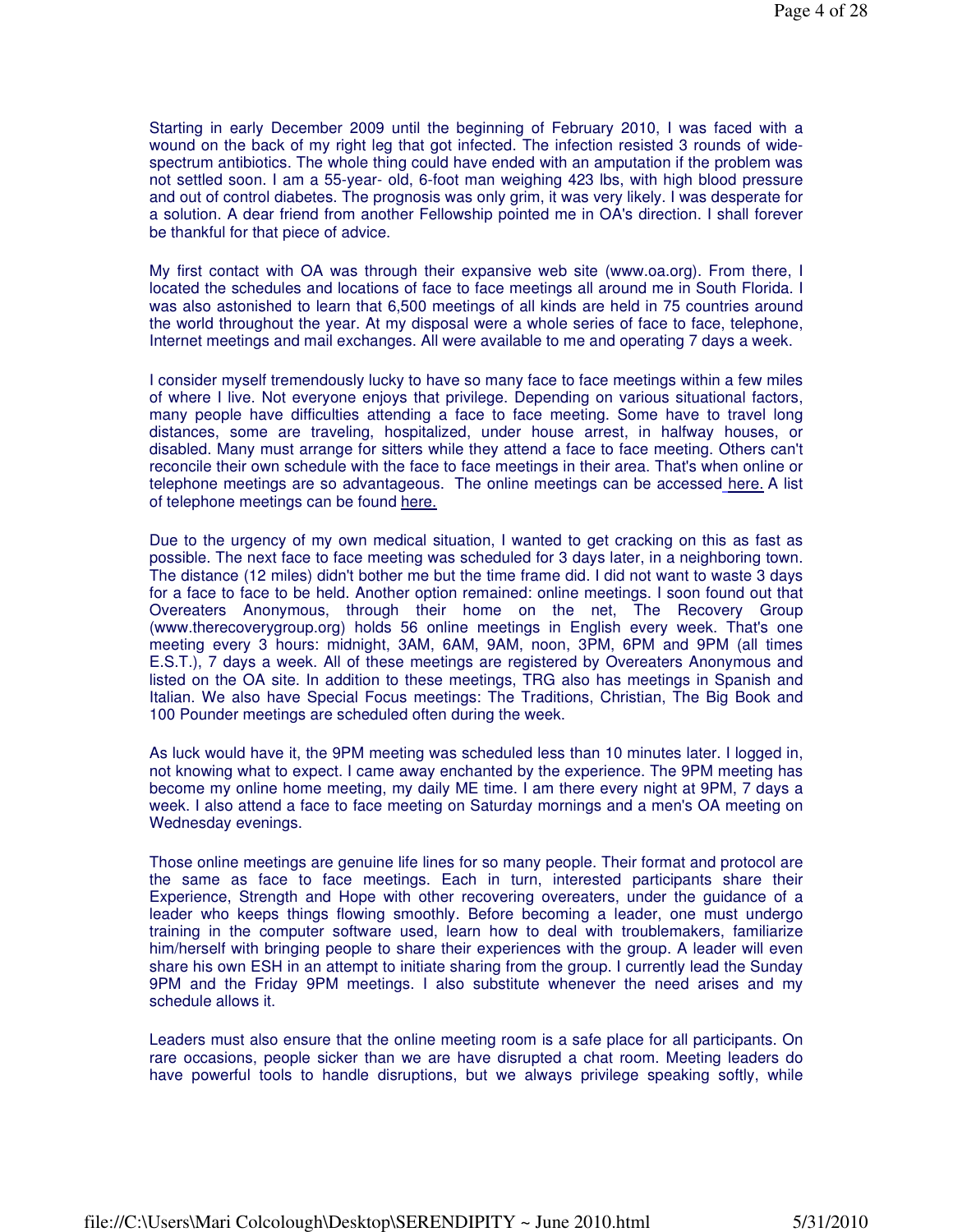carrying a big stick. I am truly without mercy when someone jeopardizes the integrity of a meeting under my watch. Leaders are also trained to answer just about any question about OA that people throw their way. The best question yet was someone who, during question period, asked me to name the Capital of Madagascar. I knew the answer right off the cuff: Antananarivo. That settled that. Everyone had a good laugh. No harm was done. That's the spirit of meetings, be they face to face, telephone or online: we cry together. We laugh together. We support the Fellowship when we can. We lean on the Fellowship when things don't go the way we wish they did.

To become a meeting leader, one only needs to have a genuine interest in serving the Fellowship. I became a meeting leader 6 weeks after joining OA. A meeting leader opening became available. I manifested an interest right away. Service is very rewarding. Leaders do not operate without support. A very efficient safety net guarantees we do not crash to the ground. We are backed by the rest of the meeting leaders, a coordinator, etc. The whole network is in constant contact via email. Individuals Interested becoming meeting leaders should contact the Meeting Administrator by email at: [MtgAdm@TheRecoveryGroup.org](mailto:MtgAdm@TheRecoveryGroup.org).

I could go on and on. Let's conclude, if you don't mind. I joined OA on February 3rd, 2010. I have remained abstinent ever since. In just about 4 months,through the use of my Plan Of Eating, my Higher Power and the various meetings I attend and lead, I have managed to regularize my blood sugar levels. My leg has healed. I have lost weight, brought down my blood pressure significantly and my life is no longer unmanageable. That is why I am never reluctant to serve the Fellowship that is just plainly and simply saving my life.

May abstinence be ours, just for today.

Sylvain, a C.O.E



#### Dear TRG Friends,

You are that, you know ... friends. We even have two loops named for friends ... OA Friends and Big Book Friends. I know some of you better than others ... but because we're all compulsive eaters, I even feel I "know" those I've barely met. So just imagine how it is after having been with some of you for a decade or more. I feel connected to you ... humble that you include me in your lives ... and grateful that I know you.

> We cannot control the evil tongues of others; but a good life enables us to disregard them. Cato the Elder  $\sim$  Roman Orator (234 BC - 149 BC)

There is something going on in my life I haven't talked about much but it has to do with damage done to many by gossip mongers and the feelings that are resulting from it. I found myself going to the Big Book again this morning and something jumped right off the page to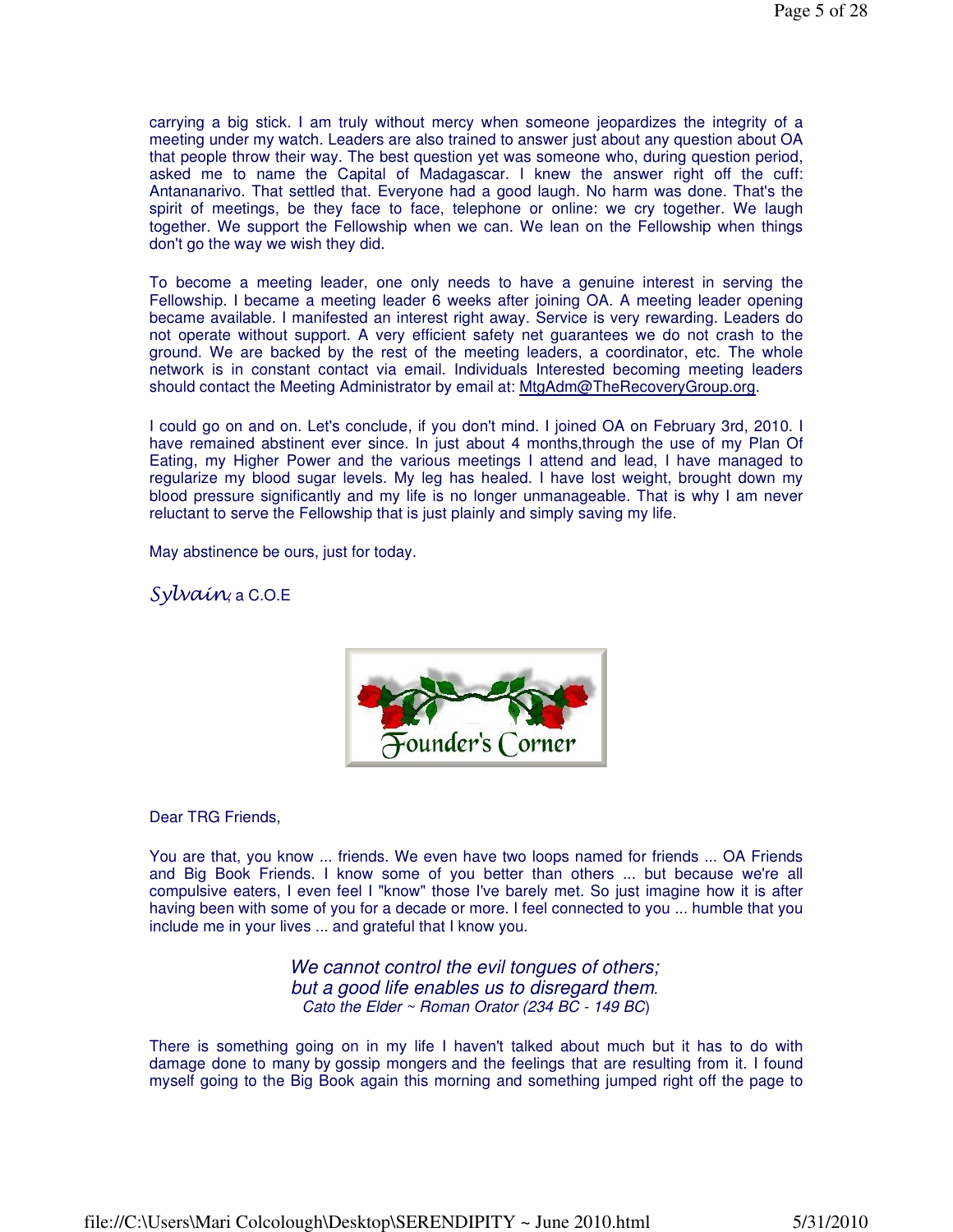me. There's a white page in the front of my BB with just the two words, Alcoholics Anonymous ... and lots of dates, page numbers and scribbles penciled in over the years. I need to buy a new AABB but those scribbles are meaningful to me and so I keep taping it and it's okay. The scribble that drew my attention was the name of one of my sponsors, "page 66" and the date, "2002." I found myself in the chapter, "How It Works."

"If we were to live, we had to be free of anger. The grouch and the brainstorm were not for us. They may be the dubious luxury of normal men, but for alcoholics (aka food addicts) these things are poison."

It went on to say that we need to realize that some people who have wronged us could be spiritually sick and that we should avoid retaliation or argument. As I read, I thought back to the circumstances of the original frustration I had discussed so many times with my sponsor and I was amazed that there had only been one thing to change in the 2002 circumstances in those eight years. Me! She asked more than once how I could live in serenity knowing that I was impotent to penetrate closed minds and that I found myself year after year seeing others hurt by the action of gossip which continues to exist to this very second. I tend to be a tenacious woman and the BB and The Serenity Prayer have gotten me through many things ... but this week I realized I had gotten that prayer out of order. I knew that I had serenity about this issue but I honestly felt that with a little courage, a little tenacity, a little luck, a lot more dialogue that sooner or later I would be able to change things. I was wrong.

On page 66, as I type this with a needlepoint of The Serenity Prayer done by one of our loyal and compassionate Trusted Servants by my keyboard, five words jumped into my mind and my heart and eight years later I see clearly that it's time for me to have the "wisdom to know the difference." There is a relief that no longer do I have to \*do\* anything other than feel sorry for those innocent victims who vicariously are affected by actions of the spiritually sick. Willingness to do an inventory countless times, probing into the psyche of those who betray so many while wearing blinders and having the understanding now of dispassionately looking at the circumstances have given me the wisdom to know that even those who quote the Traditions don't necessarily live by them.

Love in recovery,

Marí<sup>1</sup>

<u>a a</u> R.a.*i* 

#### **LETTERS TO THE EDITOR (***Observations of TRG, OA, etc.)*

#### **Letter 1 ~ Thank You From A Retiring Trusted Servant**

Hi All,

I am sorry to say it is time for me to move on. I came to OA 3 1/2 years ago during the lowest point in my life. I was injured, in constant pain, on horrendous amounts of pain killers, couldn't walk, and had put on 70 pounds. Out of the suffering came amazing bounty in my life in the way of OA. I found a process for living, and a life worth living for, all thanks to these rooms. Now, 5 years after I first hurt myself I am finally walking again and off all meds. You know what? I am grateful it happened because I never would have found this life I have now. I would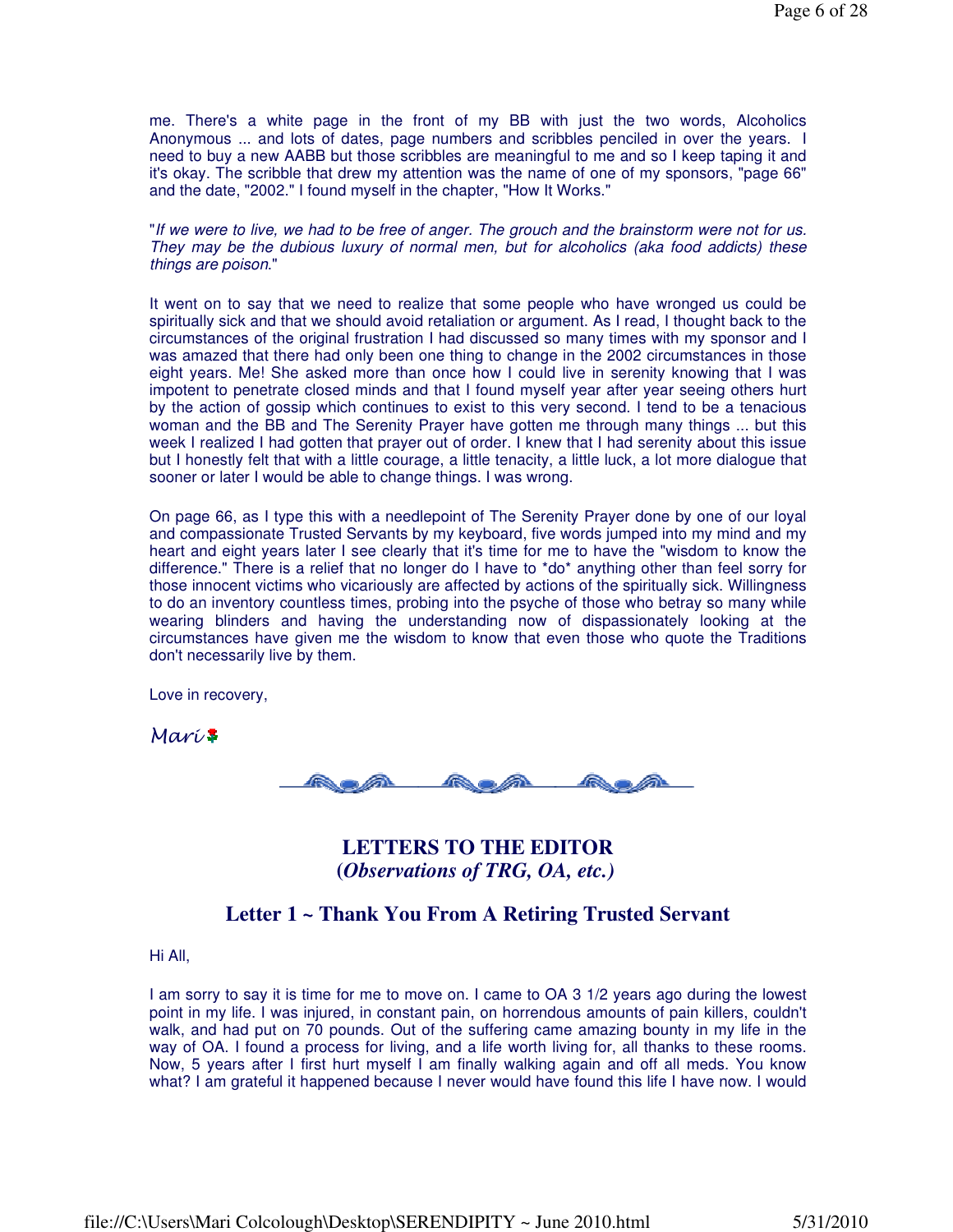still be isolating, bingeing and hurting myself, even though I was physically better.

I am indebited to TRG because for a long time I was unable to go to face to face meetings and you guys saved my life. With sadness I need to leave this commitment (that I feel I have satisified at 13 months), but with happiness I move on to service commitments that I am physically able to do. Thanks so much for letting me a part of this wonderful network.

Love Kate

## **Letter 2 ~ A Birthday Party And You're Invited**



If you want a trip to remember and one of the best birthday celebrations ever, plan on being in Los Angeles, California, USA in August. The occasion is the 50th birthday of Overeaters Anonymous and this will no doubt be one of the highlights of the decade. You may want to make your reservations now and can get all of the information a[t www.oa.org.](http://www.oa.org/) Elsewhere in this issue of Serendipity, you will find an audio by Rozanne, the Co-Founder of OA, who tells the OA story with such charm. The Recovery Group hopes to have a room set up for a meeting of all our virtual members who will be attending the L.A. party. More details about as the summer progresses.

### **Letter 3 ~ Special Focus Meetings**

We are always being asked about our "special focus" loops and meetings. Most of TRG's loops and meetings are general OA protocol support group; however, our members have expressed a need for additional resources. We have so many now that there would not be room to list them all. For our loops, you can go to this [website](http://www.therecoverygroup.org/odat/index.html) and find dozens of them. For the meetings, you will find Italian, Spanish, Newcomer, and 100 Pounder meetings as well as those focusing on The Big Book and the Traditions. All of these meetings are registered by Overeaters Anonymous and are reflected on the [meetings website](http://www.therecoverygroup.org/meetings/index.html) and in regular schedule/newsletter mailings. The only requirement to attend any of our meetings or join any of our support loops is to have the desire to quit eating compulsively.



## **GROWING OLD IN RECOVERY ~ AN INVITATION**



Hi, I am Cindi, a compulsive overeater in recovery as well as the coordinator of The Silver Recovery Loop. What is Silver Recovery? We are a group of members over the age of fifty who share our Experience, our Strength and our Hope with each other as well as the trial and tribulations of aging. Opening our hearts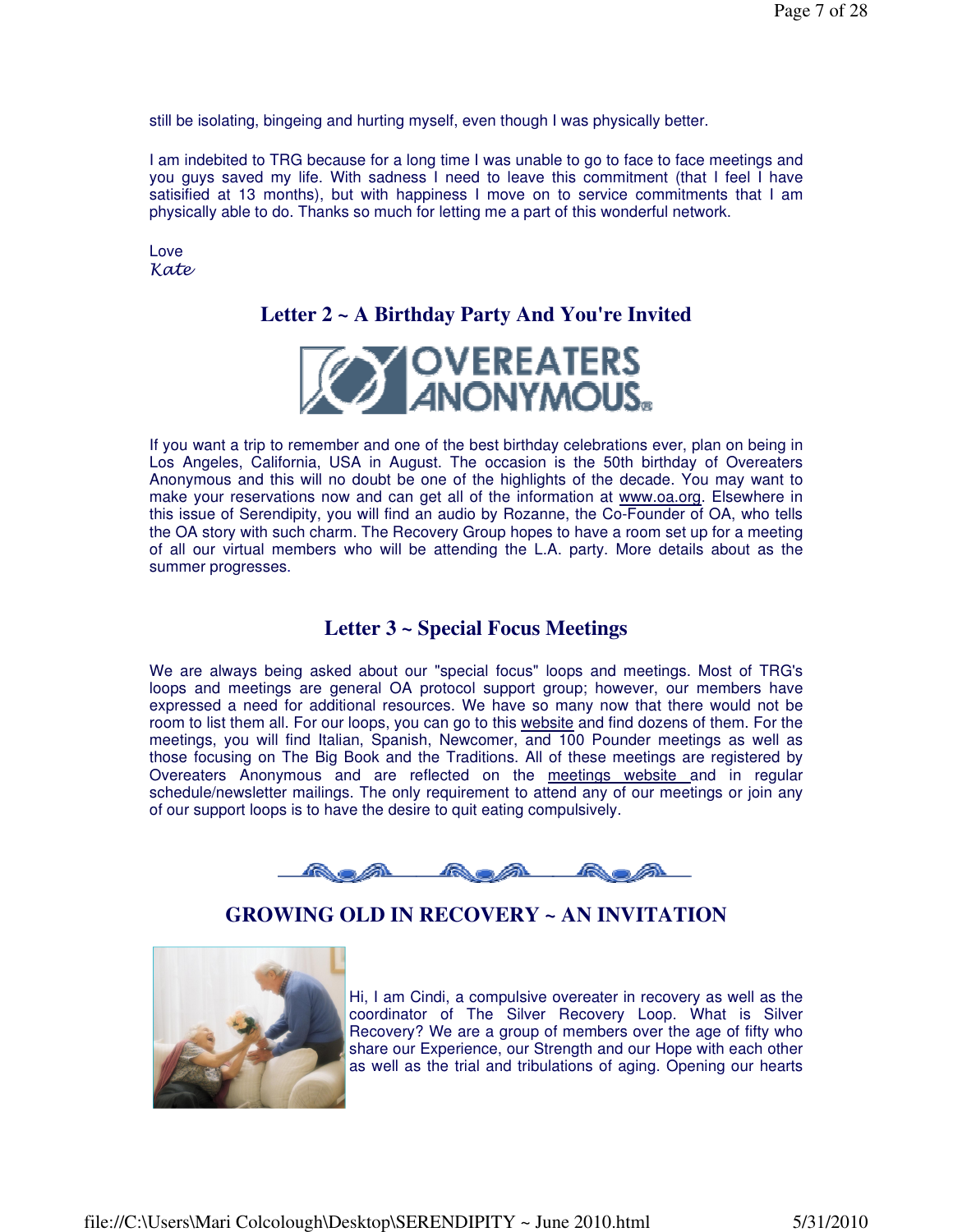and our minds in a place of safety, many of us are able to share with a sense of security. We know what it is like to be the older generation, young at heart but with vast knowledge and experience that spans a lifetime. Won't you join our loop and find comfort in recovery with those of us who know what it means to be silver? To join our loop, just follow this link: [www.therecoverygroup.org/odat/silver/index.html](http://www.therecoverygroup.org/odat/silver/index.html)



**Step Eight Made a list of all persons we had harmed, and became willing to make amends to them all.**

#### *Steps to RECONCILIATION*

*Remember God's Word about forgiveness Enter God's presence, in prayer Confess everything to Him Open your heart, to receive God's love and forgiveness Necessitate a meeting with the one with whom you need to reconcile Come clean, with your feelings & your part in the situation or hurt Involve the Holy Spirit, to help, comfort, & heal Lay aside the hurt & wrong, as a conscious choice Inquire, asking the other person to forgive you or release the hurt Accept the outcome, even if the other person chooses not to forgive you or reconcile Treat the person how you'd want to be treated, if the situation was reversed Invoke God's blessing on the other person Obtain the peace that comes from choosing to forgive or seeking forgiveness Never bring up the past again.*

 *. . .*\_ÉâTÇÇx

# **STORIES FROM OUR MEMBERS**

### **JO ~ OA 100 POUNDER ~ MY STORY**

My name is Jo and I am a compulsive overeater and have been in recovery for many years. I was a volume eater for lots of those years. My job was to eat everything until it was all gone. Then I could get on with my life until the food caught up with. My compulsive eating continued. My first big weight loss was with a "weigh and pay" and then I became an employee for 10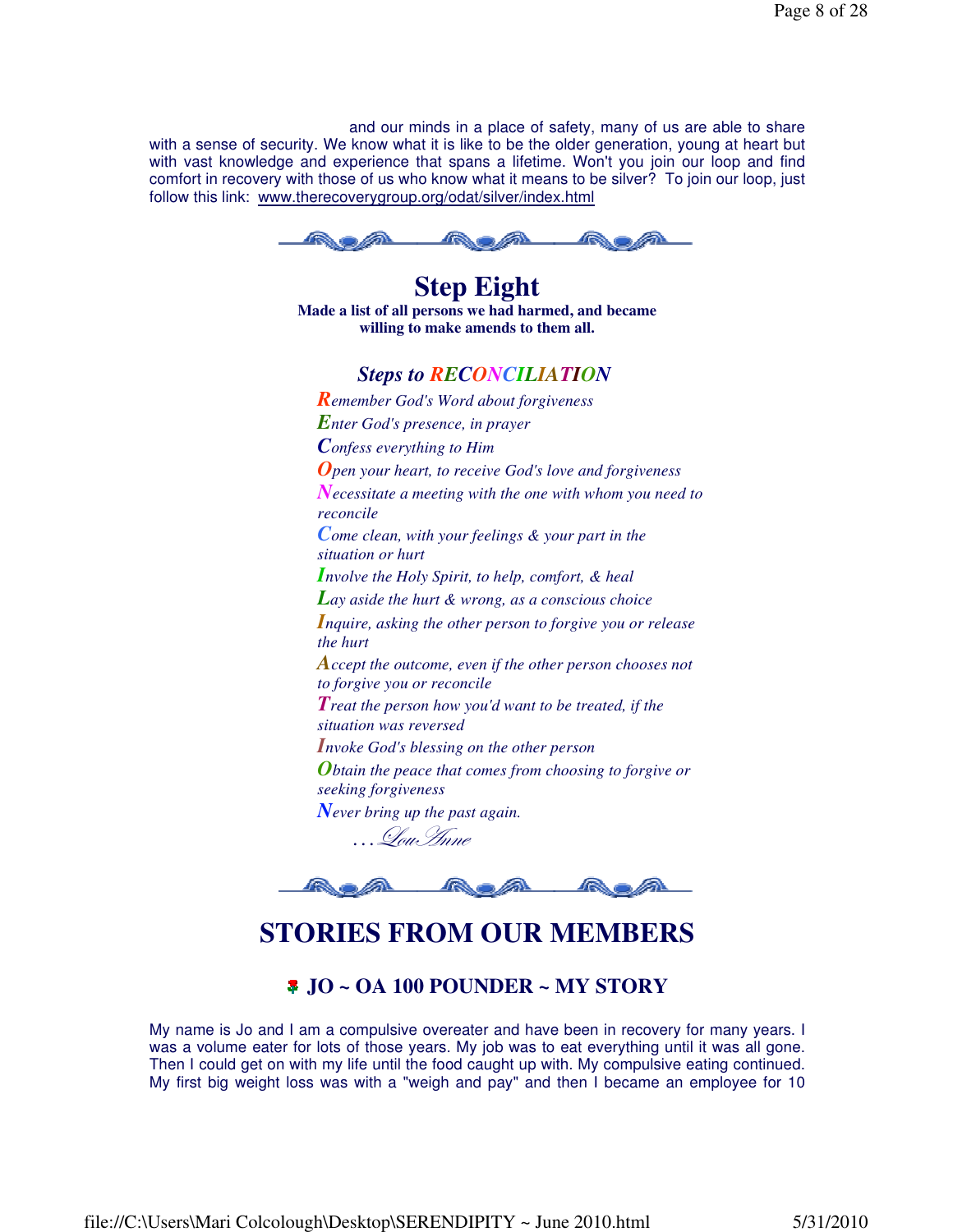years. I knew all the jokes, all the recipes and all the tricks of eating to lose weight. I worked very hard to keep the weight off. I quit the job and the pounds crept back on until I was over 2/3 up the scale. At a ladies meeting, not OA, I heard about Overeaters Anonymous from someone who was thin and said OA was free. I liked what she said. I found The Recovery Group on line and lost some weight right away but then it stopped coming off. Between TRG and OA I stayed at the same weight. Then one day as I was complaining someone said maybe I should work the Steps. My reply was I did not have the time. Again it was suggested I work the Steps. I used the tools daily. So why work the Steps? I had been in OA for 15 years and never worked the Steps. I was a "do-it-yourselfer." Well, finally, I came to TRG and worked the Steps. After the third week I had not binged in three weeks. By the end of the twelve week WTS Study, I had not bingeed for 12 weeks. That was in October 2001 and I have not binged since. I am 100 lbs. less than my highest weight. I am thankful to OA and TRG and to my God who daily gives me abstinence.

 $\mathscr{G}_a$ 

### **KATH ~ OA 100 POUNDER ~ MY STORY**

My name is Kath and I am a compulsive overeater. I am abstinent by the Grace of God for 14 months.

In April of 2009, I reached a point where my life was unmanageable. I was miserable and finally ready to reach in any and every direction for help.

I began the WTS Step Study on April 1, I found an e-mail sponsor and began working the steps. I did much research and after much prayer and soul-searching, I decided to have a Realize Band placed inside of me.

I know with every fiber of my being that my success this past year has come about due to my willingness to work a program of abstinence. The surgery that I had does not address my eating disorder. The foods that I used to consume are not impeded by the Band (as a matter of fact, my surgeon originally suggested a different type of surgery because my trigger foods 'slide' right past a Band).

I worked with my sponsor to identify my trigger foods --- I made lists and I prayed and prayed that my Higher Power would stand between me and the foods that will kill me if I let them. I have no doubt that I would have and could have eaten myself into severe co-morbidities. I would have and could have eaten myself to an early grave.

I am so grateful for this program of recovery. I am grateful for the email loops and the support of the community.

I have lost 101 pounds and have taken up running and hiking. I am living a life larger than I ever imagined.

. Kath

### **& ROBERT ~ OA 100 POUNDER ~ MY STORY**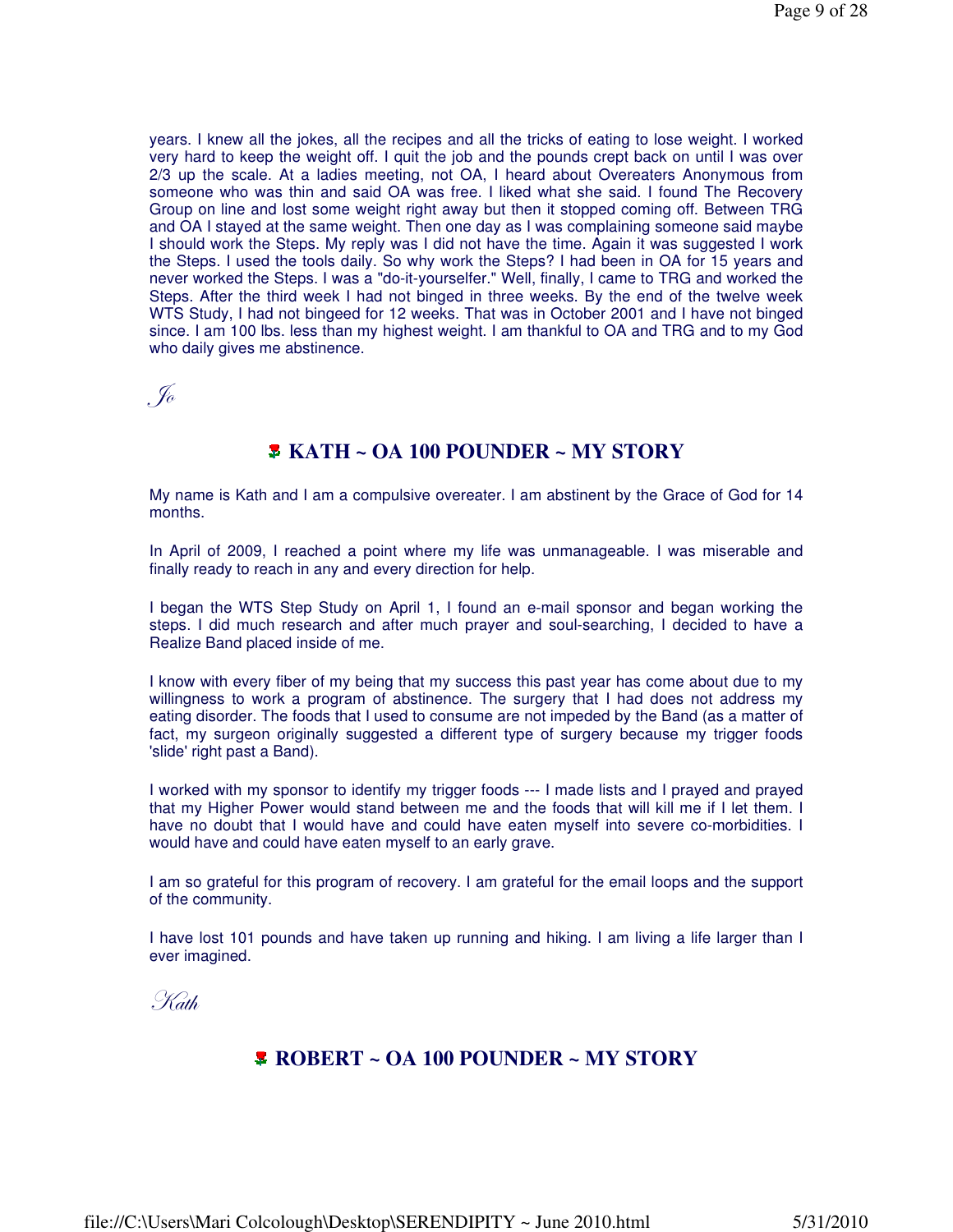My name is Robert and I am a COE. I have been fighting with COE since I was a child. There have been periods when I have been at a healthy weight and periods when I have not. Over nine years ago, I joined a national weight loss group. It took almost two years to lose 115 pounds.

In the fall of 2008, I had problems with a coworker. This led me to eat compulsively and gain about 17 pounds. I felt the need to tackle my deeper issues and hoped OA and TRG could help me. I was scared of returning to my former self. I was tired of my eating being out of control. I wanted a healthy mind. The results: communication between myself and my HP became stronger. As long as I work the steps to the best of my abilities and I am honest with myself, I feel HP will help me along. I know my HP will not give me more than I can handle. There are still bad days and days filled with obstacles, but I do not have to face these alone. I have my HP and the loving members of TRG to support me in my journey.

Recently, my Doctor confessed something to me. In 2000, he thought I wouldn't make it another ten years. I was obese, suffering from hypertension and arthritis, my cholesterol was 220 total, and, unknown at the time, I had a bleeding ulcer. I was in bad shape. At my last physical, earlier this year, my BP was in the normal range, my arthritis under control, my cholesterol was 144 total, with high HDL's and low LDL's and triglycerides. A great profile! My weight was in the normal range. I had fought my way back to being healthy!

#### Robert



#### **CINDY ~ OA 100 POUNDER ~ MY STORY**

When I first walked into this program and stayed I weighed 479 pounds. I had attended one meeting when I was 12 years old but was too young and immature to even comprehend it ... but the seed had been planted. I came back when I was 34 and ready. I was over 400 pounds when I was 14 and at the time that weight was all I knew and I could not imagine living life in a smaller body. Now, looking back, I can not imagine living life in that body. But I know that is what's waiting for me "out there" and I do not want it back for anything. I had periods of recovery in this program but the time came when the food looked so inviting and I was not maintaining my spiritual connection so I ate again (like it says brief periods of recovery followed always by worse relapses.)

I don't know what happened to change everything but on April 19th, 2007 I was brought to my knees by some horrific chest pains and I thought I was dying. I probably was. I sobbed out to God for help and I got it. I have been imperfectly abstinent and in recovery since April 20th, 2007. That was my spiritual awakening. One of many since coming into the rooms of this beautiful program. OA has changed my life in more ways than I can even imagine. I was angry and wounded and didn't know how to be in a relationship, take care of my daughter or even my little girl inside of me. I didn't know how to be a good employee or hold down a job. I was in a very emotionally abusive relationship and we each abused the other verbally. I didn't know any other way. I have been in homeless shelters. My life was unmanageable. It takes a lot of pain to eat yourself up to 479 pounds and who knows where I would have gone if I had not found this program. I am convinced I would be dead today. Even while being in this program I could not put down the food for long. I tried so hard, I tried to work the steps, I went to meetings and I usually had a sponsor. But the food was all consuming. Then one day (thank you God) I woke up and mustered up the willingness I have never had before. I just celebrated three years of recovery and I will be grateful until my dying day. I am amazed at how miraculous this program is and can be and how no food in the world can even compare to the love, warmth, fellowship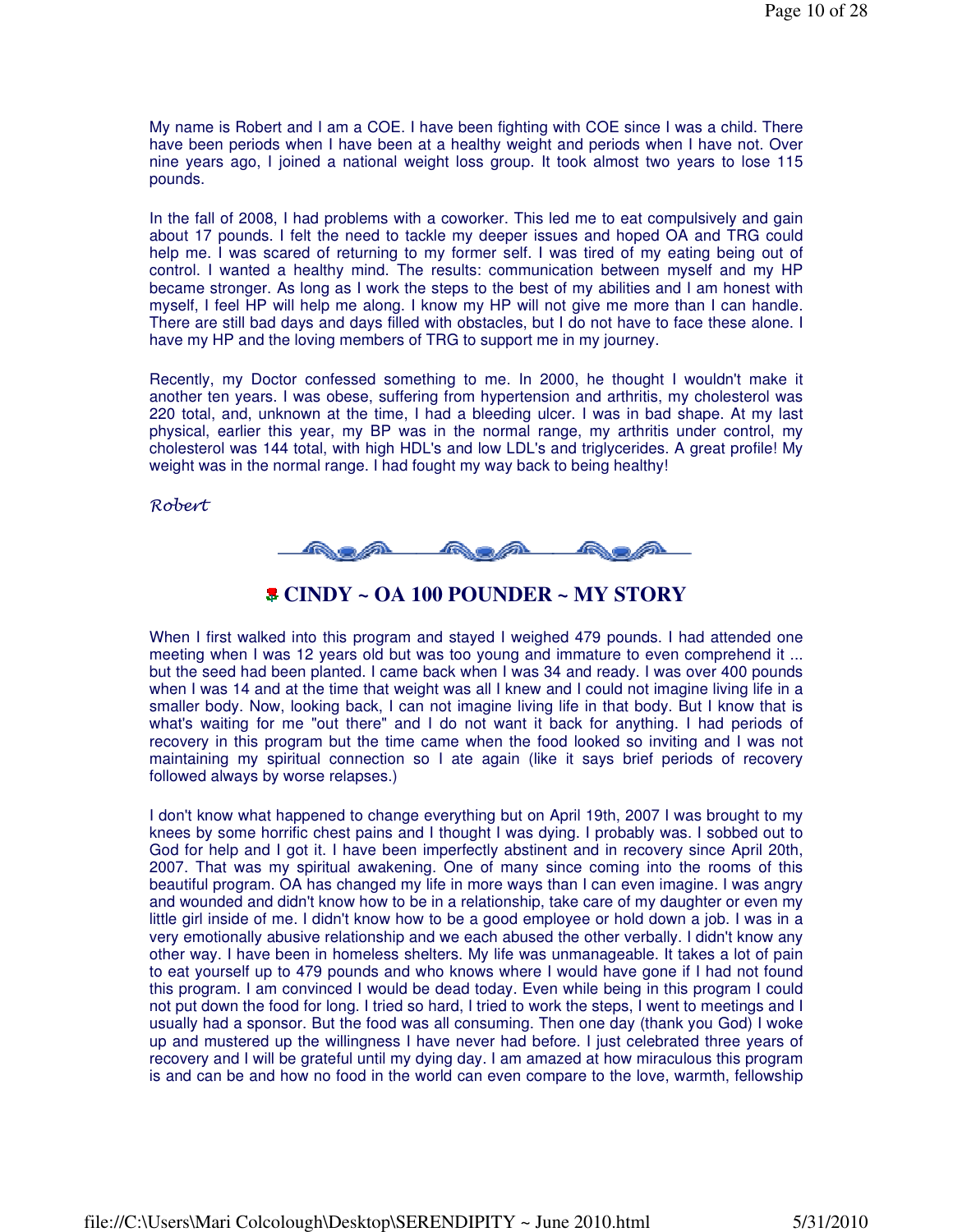and understanding that we find in these rooms.

I still have a ways to go physically but I am working on that now with my sponsor. I am now down to 291 pounds and I don't have chest pains, high blood pressure or diabetes any more. I can run and play with my daughter and truly enjoy my life.I have a good, stable job that I have had for almost 4 years, a beautiful and loving relationship with someone who is also in these rooms and a place to call home. I work the Steps and use the Tools as though my life depends on it because I know in my heart that it does. Today I can not imagine living in a 479 pound body. When I got abstinent 3 years ago I was 410 pounds. I had managed to not go all the way back to 479 just because I kept coming back. This is the first time in my life that I have ever maintained any amount of significant weight loss for a great period of time. I know that body is right there waiting for me if I stop working this program for one second and revert back to my old ways of living. And just for today, I do not want that life back for anything. This disease will kill me not only physically, but emotionally and spiritually as well. OA has given me many gifts, especially the gift of a joy for living which I never had and never even knew I was missing. Thank you for letting me share and for being here all these years. Your love, compassion and understanding has given me what I looked for in the food all those years but could never find.

<3 Cindy W.



## **CAIT ~ OA 100 POUNDER ~ MY STORY**

I am a lifelong compulsive overeater, binge eater, grateful for the 12 step program which has led me to recovery over the past 2 years. I lost over 100 lbs about 6 years ago, but found my COE was still with me, and increasing in strength. Desperate for help and approaching my sixtieth birthday (60 = five 12's), my Higher Power led me to do a "google search" about my eating disorder and to meditate on the number "12" and I was led to TRG and OA and the 12 steps. The results are nothing short of miraculous. Instead of obsessing over food constantly, I am able to enjoy life, and enjoy my healthy, balanced, abstinent, flavorful meals. Instead of obsessing over my weight and body image I have a feeling of peace and reassurance that my weight is normalizing as I focus on my OA "footwork" one day at a time.

I see my Higher Power working in me. My Higher Power is removing a lot of the difficulty with temptation re food, eating habits, danger zones, etc., and I am so grateful. It's not that there is no temptation, but it seems the force for good, for health, for not taking myself into danger zones, for not taking that first compulsive bite, that force is increasing, and the urges are decreasing in power. There are these wonderful intuitive thoughts that come and guide me, instead of the food noise dominating in my mind.

Yesterday I had to go into a store where I have had issues, and as I got out of the car. I was prompted to stop for a few seconds and reiterate what I was going in to purchase. I then shopped in peace. Awesome!

The past few days I've been thinking about how much easier it is for me to say "No" than to say "Stop." That's the essence of why OA says not to take that first compulsive bite. I could never figure out when/where/what that bite was before. But it's becoming clearer to me as I keep doing the footwork. This is the issue of momentum, for me. I'm learning to use momentum for health instead of for compulsive overeating. This is not happening because of me making a bunch of rules and trying to beat myself into submission to them. This is being taught to me as I keep doing my footwork, as I become willing to accept the lessons, and I am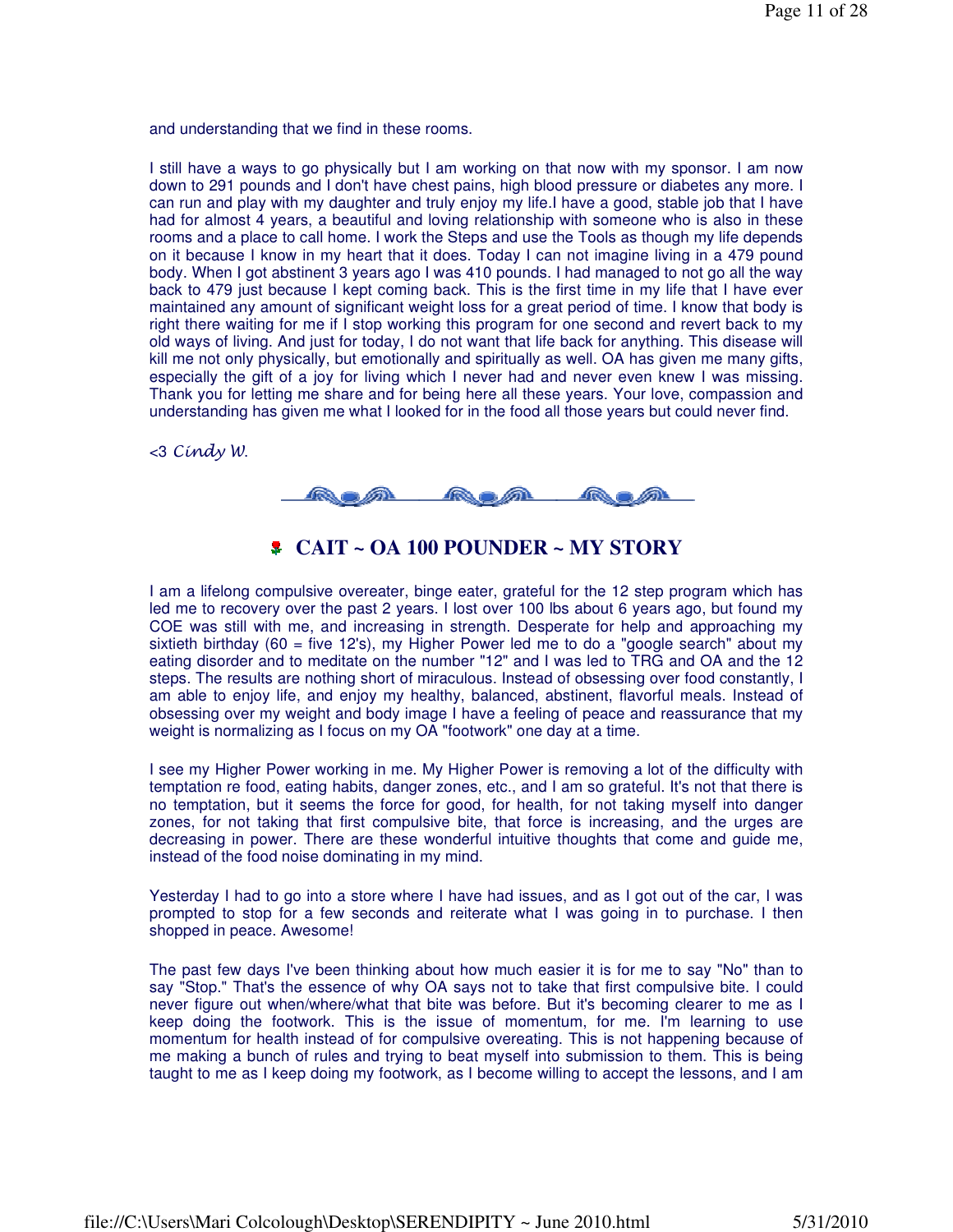#### grateful.

I find that the more I read and share, the more steady is my abstinence and peace. I am also finding that the longer I persevere with my OA "footwork," the more I learn and grow in understanding of my COE, my patterns, and the more consistent is this feeling of peace with food, eating and my life. My footwork includes daily prayer & meditation, taking the 12 steps, using the OA tools and other tools, and not oevereating, all to the best of my ability, one day at a time. When I post to the loop or respond privately to others' shares, I carry the message I am being taught. I find when I write I see more clearly what I am experiencing and my understanding is deepened. When I read others' shares I see the similarities and differences among us, and it reassures me that I am not alone, I am not so strange, I am acceptable and accepted. I can recover.

Best wishes,

Cait



### **CINDI ~ OA 100 POUNDER ~ MY STORY**

Hi, I am Cindi, a compulsive overeater. My recovery began on June 1, 2004 at the age of 52 and the weight of 299 pounds.

Before the OA program, I had been unable to lose any significant weight for twenty years. In my twenties and thirties I was able to diet and lose weight time after time. But somewhere in my mid-thirties, my mind began to refuse to accept any kind of diet. I gave up dieting and committed myself to a life of obesity. The shame, the guilt, the embarrassment and the anger overwhelmed me and made my life extremely difficult. I had such low self-esteem and much self-hatred.

Thankfully, at a low point in my life when I turned fifty, I rejoined OA for the third time. Online support groups and meetings made it easier for me to reach out to others and to ask for the help I needed. Slowly my awareness grew of what excess food was doing to me. On June 1, 2004, I accepted the fact that I was a food addict and made my surrender of my disease and my life over to the care of my Higher Power. For the first time in my entire adult life, I was free of the obsession of food.

My focus was on working program to the utmost of my ability. The weight and my plan of eating was my HP's responsibility, not mine. Working through the Twelve Steps and using ALL of the Eight Tools of OA on a DAILY basis helped to keep my focus where it belonged, on recovery. I lost fifty pounds the first six months without even trying. I never weigh myself, only at the doctor's. I am as powerless over my weight as I am the food.

Since June 1, 2004 I have lost a total of 121 pounds and kept it off. I wear a Misses size 12 jeans which to me is completely unbelievable! I used to wear a women's plus size 26-28. I never thought I could live my life without the sugar, the white flour products and certainly without the excess food. Yet, here I am, six years into recovery and still going strong. There is life after excess food!

I am Cindi, a food addict, in recovery just for today.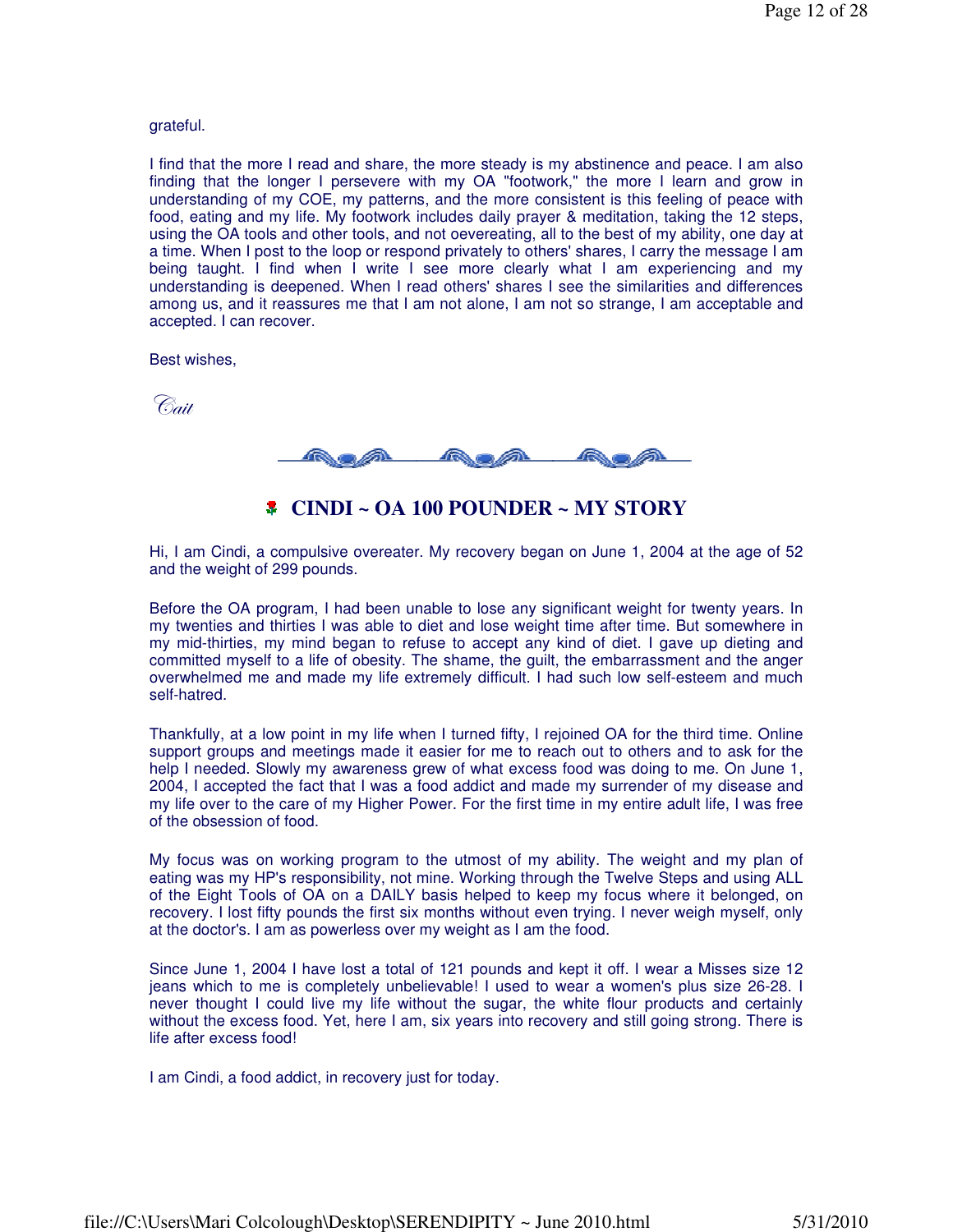Love in recovery,

Cindi



## **JUDY ~ OA 100 POUNDER ~ MY STORY**

My name is Judy and I am a compulsive overeater. I came to OA through the back door of my son's alcohol and meth addiction. That was four years ago on April 1st. Little did I realize that his fears of my dying were to catapult me into my own recovery. I drove 100 miles every Saturday to attend OA. After one year of doing that I started a group here in my community. If you want recovery bad enough you will go to any lengths to get it. I remember sitting alone in our little meeting room for months just meeting alone with God and asking Him to send whoever needs to be there besides me. I stuck it out and they came...not in great numbers, but they came. Three years and we're still there every Thursday night. I lost 100 lbs in 3 1/2 years. I briefly relapsed and put 10 back on. I'm happy to report that I'm only 5 lbs away from the 100 lb mark again. I know that there is hope. I have experienced it.

Oh, and you may like to know that my precious son is 4 years clean and sober. The Twelve Step Recovery works if you work it. Keep coming back and find the hope you seek.

, Judy B.

⋒⋴⋒

### **LISA ~ OA 100 POUNDER ~ MY STORY**

My name is Lisa and I'm a compulsive overeater in recovery, one day at a time, through OA.

Food and eating has been a constant comfort to me throughout my life. It has been my friend, my punisher, my master and my emotional support whether I was happy or sad, having fun or depressed, in or out of love, bored, lonely, tired, stressed - you name it. Mostly I used food to stuff down my feelings. I was unable to cope with my emotions like 'normal' people do.

I haven't yet uncovered the event that triggered my disease. Maybe I will and maybe I won't. I do know that it was something that happened when I was quite young because, when I look back at my relationship with food, I have always eaten far more than I needed, and I have always turned to food for comfort. From the age of about four I have been overweight, and by the time I was a teenager, my weight and eating were out of control. This sad state of affairs was to continue into my adulthood and although I tried different diets, fads, and exercise regimes, nothing worked for long and if I did lose weight, I couldn't sustain the diet or exercise for long, which would cause me to fall into depression, and I would end up overeating again. I'd put all the weight back on - and then some.

I used to think that everyone around me was insane. My parents were always separating and then getting back together (they did get divorced at one point and then got back together again). No one in my family maintained healthy or long relationships. I was bullied a lot at school and had few real friends. People never seemed to want the same things I did, and I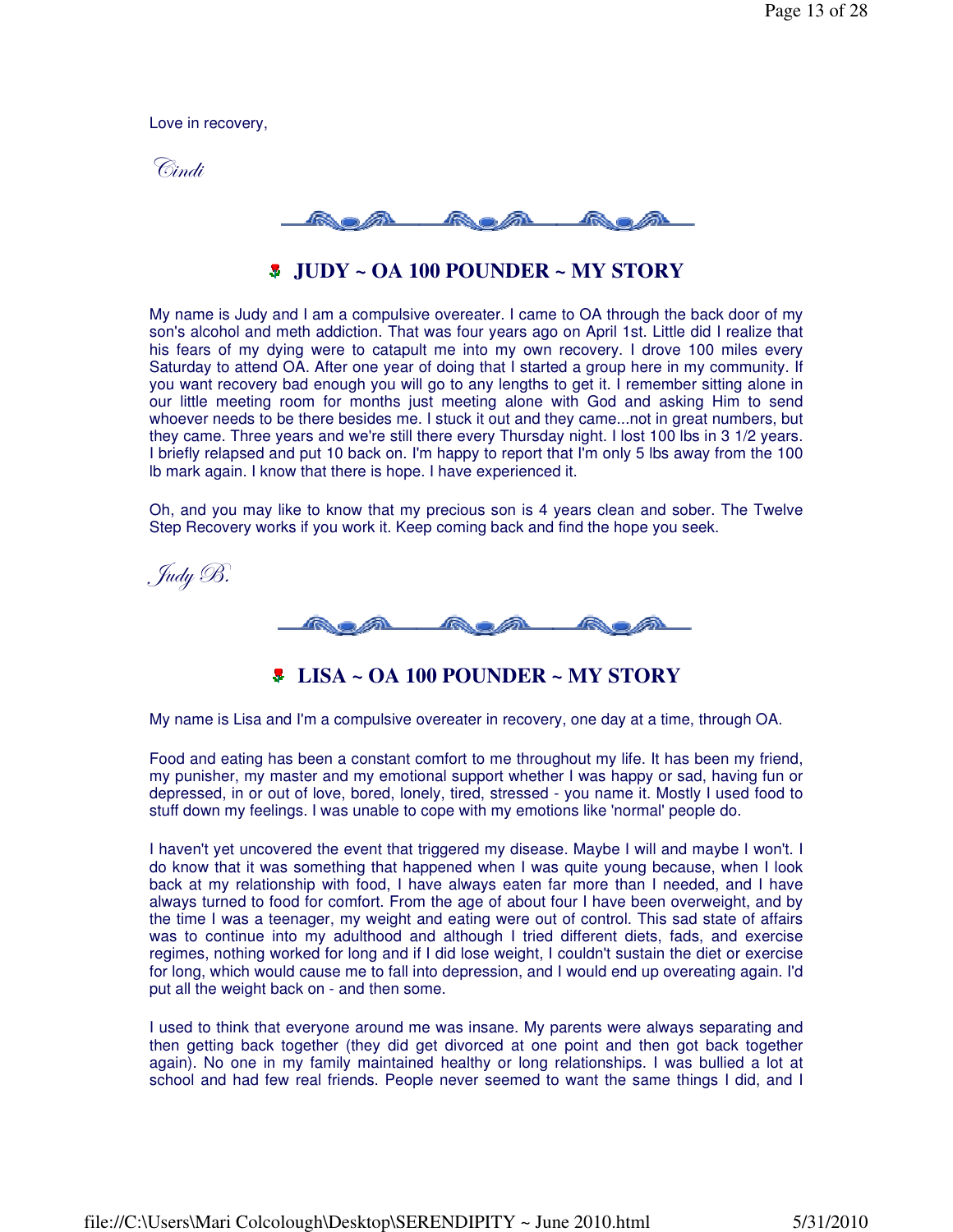couldn't understand that. After all, I knew I was right and that my ideas were great, and they would be so much happier if only they would do as I suggested.

I was artistic, egocentric, a perfectionist, and often full of big grandiose plans, and I always felt victimised because I'd work hard to achieve something important to me and it seemed that someone or something would always get in the way and destroy my dreams. My motto as a young adult was "Help me or get out of my way!" Such massive self-centeredness takes my breath away now, but back then it was the way I felt. My denial that any of my problems were my fault or caused by addiction, was complete and absolute.

My disease was in full flight. I was ill and I didn't even know it. I'm not just talking about the physical effects of the overeating. The effect on my emotional and spiritual health is what really stands out to me now.

As an adult, I functioned quite well on the outside, and to the outsider looking in. I always appeared very busy with work commitments or with family and gave the general impression that I was a professional business woman, and usually I was. But like any other addict, my life was mostly out of control and completely unmanageable. The people closest to me saw my pain and frustration, but didn't know how to 'fix' me. To them, I was just a hopeless dreamer who would never get where I wanted to go. I was a victim again.

This is basically how my life was right up until November 2007 when I was guided by a friend to an OA meeting. My friend told me he is a compulsive overeater and had been very overweight when he came to OA, but the program had worked for him and it could work for me. Today he is trim and healthy and has enjoyed abstinent recovery for many years.

I had never even heard of OA so it was a revelation to me. And I was ready for a change. Soul ready. I knew that I had to do something about my messed up life and my weight problem, which had by then blown out at 132kgs (around 270lbs). Although nothing had ever worked for me before, I knew that I trusted my friend implicitly, so I decided to give OA a try.

I have an amazing sponsor who guides me daily, the precious friend who introduced me to OA is a wonderful mentor for me, and of course the 12 step program, the tools, and the beautiful OA family, are all helping me in my recovery from this devastating disease.

I have been abstinent since 26th December 2007 and I have released around 46kgs (just over 100 lbs) in that time. I am grateful that OA exists and although I will always suffer with the disease of compulsive overeating, there is a treatment, a solution, to my eating disorder. Not only am I losing weight and gaining my physical health back for the first time since I was a child, I have discovered an emotional freedom and spiritual connection that I didn't even believe was possible.

Success as a human being, a mother, friend, writer and business woman is now a very real and sustainable part of my life, as daily I allow myself to be guided by my Higher Power in all my affairs, and the promises of the 12 steps and 12 traditions of OA lead me toward a life of unlimited potential, joy, serenity and love.

Love in recovery,

 $Q'$ isa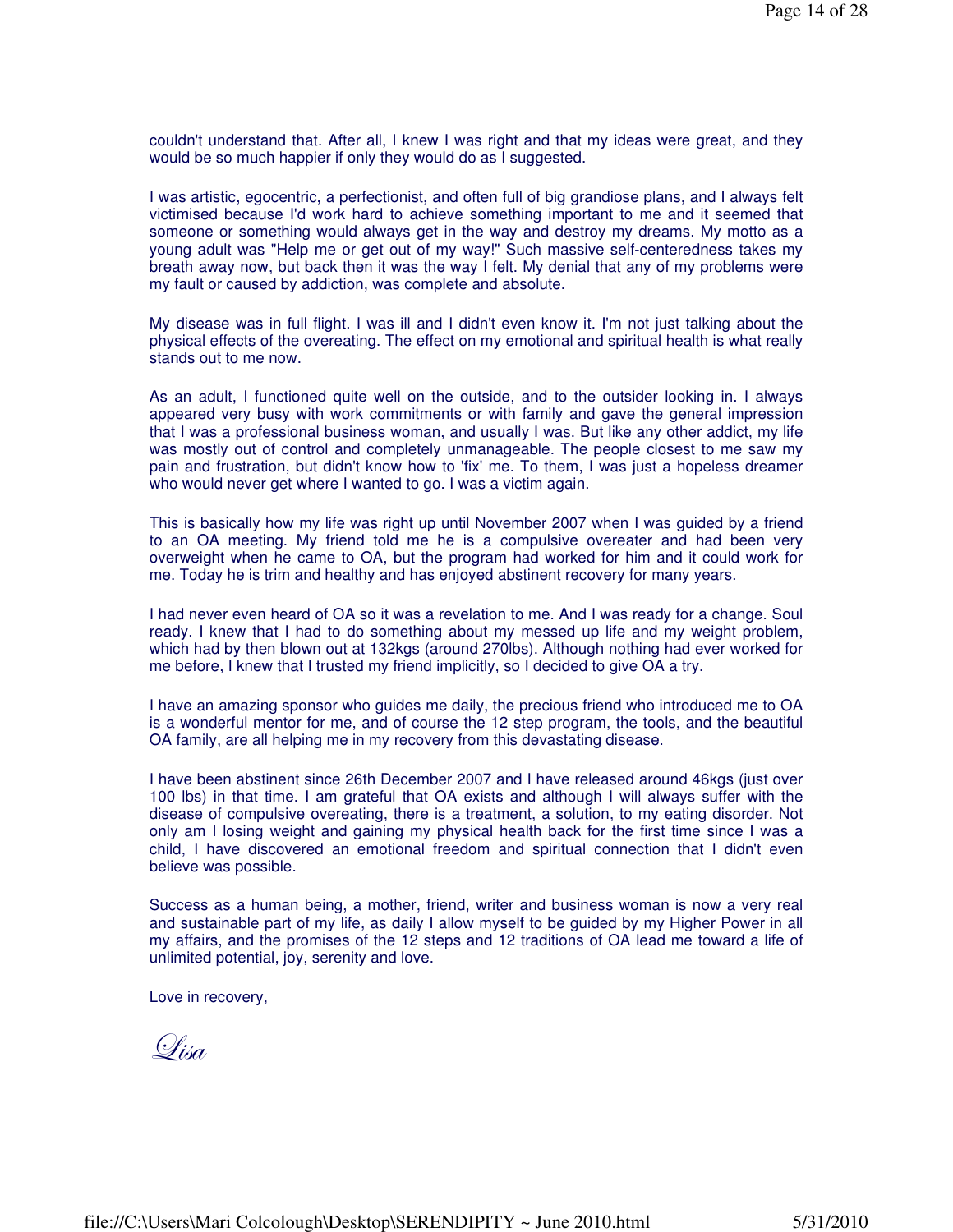

## **YANARA ~ OA 100 POUNDER ~ MY STORY**

I am so happy now! I wasn't going to write about my story because I thought I did not fit into this category already since my country uses the kilogram system and I thought that 100 pounds had to be at least 50kg. And I "had only lost about 47kg".

100 pounds = 45.359237 kilograms

WellI've been in OA since July2001. Got physical recoverythen lost it all (while dealing with other abstinences). On July5th 2006 I was blessed with a Welcome Back (the pamphlet) study. I read it daily until I finally got back on track (I was lucky never to leave OA even in my deepest and darkest relapse moments). And since this first readingI began a new abstinencenew Step Study and a new approach of every tool OA has to offer. At firstI had 3 Sponsors (one for Food Plansanother for StepsTraditions and Concepts Studies and the third one for Spiritual matters like whenever I felt like eating "because I had other dependencies").

It has been a long road that OA keeps on carrying me around. Having these few abstinent years already gives me clearance and dignity to choose (at the moment I've been following the HOW approach for about 6 months and enjoying it).

But i've been abstinent in so many ways… On 2 Nutritionists diet plan (one of them couldn't accept my OE problem and the other could accept it but was certain it could be cured by medicine only)following any of the Dignity of Choice's suggestions (even one plan each day or even each meal!)weighing and measuring every mealonly weighingonly measuringavoiding certain substancesavoiding certain amountsavoiding both or even simply praying sharing and being moderate in every meal… Always shared with my sponsor at the time.

Wherever there was a methodI was there trying it. I tried many food plans and guidance inside and outside the fellowship. And one dayone of these 3 Sponsors told me "wellhave you noticed that you are losing weight? That you are abstinent again?". And I cried feeling so glad. Mainly because I had someone in my life who could be by my side while this whole miracle was beginning again. And so we went oneventually I had some other sponsors and never looked back except not to forget where I was coming from. And the weight kept on leaving me.

Most and above all I can say that what makes me lose weight in OA has been enthusiasm. Being "in thus" or "in God". I go wherever my HP points at… Sometimes it is a new meeting or a new sponsora new food planhealth care professiona. And as I listen to my HPI thank her and obey and walk all these paths that are shown to me.

I get it wrong sometimes but these paths never fail. And I always ended up at least with one lesson from each mistake. Like this plain math/culture mistake that almost made me not to tell you my story today.

Thanks for the abstinence this day presented me with and for each of you that makes me glad for being alivehealthier and so much lighter today.

Best regards

U ....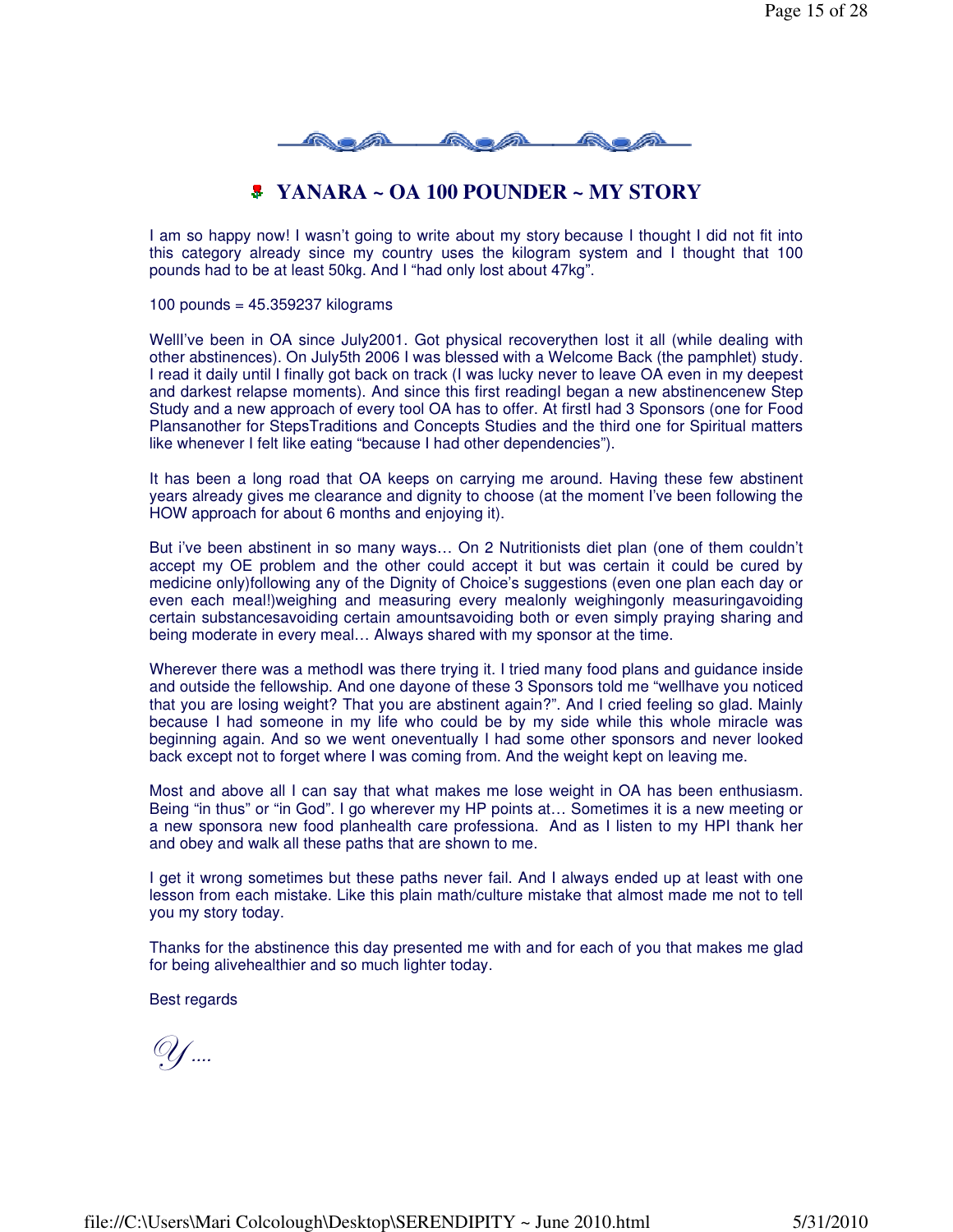

## **ROZ ~ OA 100 POUNDER ~ MY STORY**

My name is Roz and I just celebrating my 23rd OA birthday ... It is May 26, 1987.

I came into Program with six months to live. My heart attack was at 42. Then cancer and I lived through that ... Diabetes and it was 7 00 and Insulin shots. Liver disease and I was sick ... so ill. My heart was so bad and yet I could not stop eating no matter what. I tried to kill myself two times ... Angina and I was in and out of hospitals so much of my life. I was 51 years old. I got into OA then and now it has been 23 years. What a miracle my life is today! I am on my third pacemaker and I consider that a miracle of God's. This disease is a killer and I have never lived until I got here and worked this program and I work so hard every minute of every day. I have done service since I got here ... I do whatever I have been told and I listen to my sponsors. I have lost so many people in this program who have died. They could not do the work and then they gained all the weight back and died of heart disease and everything else that goes along with this unbelievable disease that wants to kill all of us.

I lived in the black hole of hell.

God has opened the gates of Heaven for me. I can walk the path with all of my loving friends and be there for all the great loving people I sponsor. What a gift! I pray to never have to give that gift back. I don't have to ever give it back as long as I work the steps, read the Big Book. take directions from my sponsor and friends who walked the path before me and sponsor and do service. I pray, meditate and read. There are so many things in my life that are not fun and very hard. I grieve a lot, feel my feelings and then keep walking the path. I cannot go back to the food. God keeps giving me the courage, willingness, and his love to stay here, one minute at a time, one hour and whatever it takes to stay in recovery.

All of you out there can have this. We are given this and the promises come true. Life is hard but I am alive. I have three granddaughters who never would have known their grandma ... who love me so much. I have been so blessed to have these girls in my life. I have been taking care of them since the day they were born ... I would have been dead and would never have seen them. God gave me OA. We all can do this. Please stay here.





### **CHRISTEN ~ OA 100 POUNDER ~ MY STORY**

Hello my fellows -- I'm Christen, compulsive eater and 100 pounder. I am 5' 6", 145 lbs, a size 8 -- maintaining my weight loss with the help of my HP and OA for 1 yr, 22 months; my abstinence date is 4/4/08; I came to OA and The Recovery Group in August of 2008. I struggled alone for a few months, having a hard time trusting a sponsor. Now I know I can trust sponsors in OA!

Finally in November of 08, I surrendered. I got a sponsor, worked the Steps and did 90 meetings in 90 days, thanks largely in part to The Recovery Group, but also going to a face to face meeting once a week. As my youngest daughter was three at the time of my 90/90, I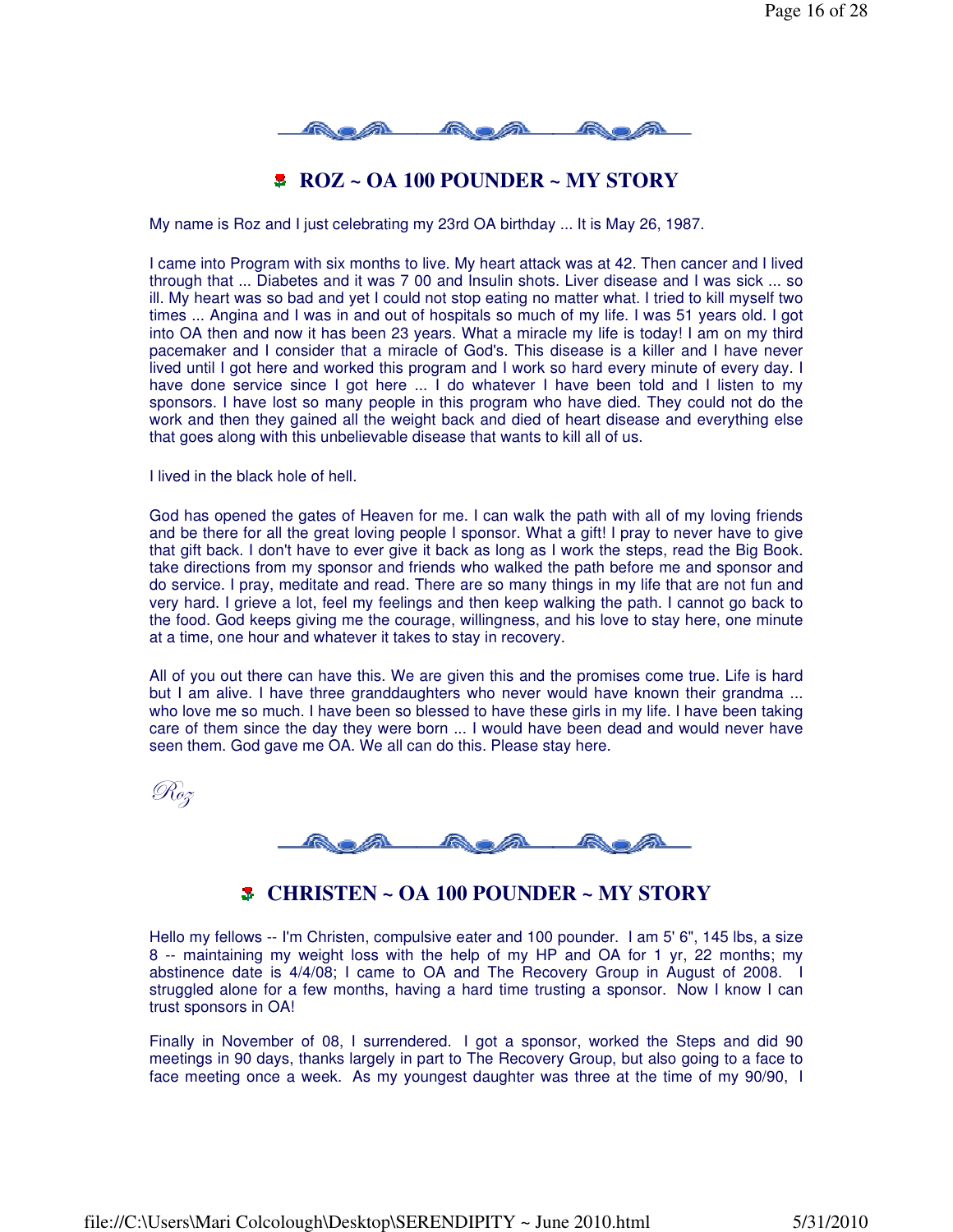would wake up, go to the 6am meeting, have an abstinent day and go to the 9pm meeting before bed so I could sleep. I probably ended up with 140 meetings in 90 days altogether, but that's what I needed to make it through the day abstinent. I could put together a few weeks at a time, then it was thirty days of abstinence for a while, and I remember clearly being so happy to make it to day 31! Do not get discouraged if you can't get abstinent yet -- if you work the steps, you will! My sponsor reminded me that I practiced my disease for 15 years -- did I really expect it to vanish in 30 days?

I worked the steps and my abstinence date coincides with completing the 5th step. I started sponsoring at that point, increasing the number of face to face meetings and attending my local Intergroup meetings. Today I spend about 1.5 to 2 hours on program a day, volunteer with my daughter's PTO, give service to OA, completing an undergraduate degree and applying to graduate schools. If I put program first, I have a full and beautiful life!

Our literature states that getting to the perfect weight does not give us a perfect life. I heartily agree with that. There are days when I cry, call my OA buddies on the phone, and argue with my husband or children. Using the tools and revisiting the first three steps helps me dispel those difficult times, and I do find, much to my amazement, that 'this too shall pass.' I'm happy that I rarely, maybe twice a year, think about picking up food. I notice that thought and let it go, choosing to focus on my recovery work rather than picking up.

A word about service. Service is a tool, and I use it almost every day. Before OA I rarely considered how I might have been of use to others. I found to my surprise, that service feels good! I have had the privilege of attending Region Assemblies and the World Service Business Conference, and there is a lot of hope there: members who have been in OA for 10 years, 20 years. It is not uncommon to meet folks with 25 years of abstinence at these meetings! I hope that I too, one day at a time, may be able to say that one day.

Christen



## **MONA ~ OA 100 POUNDER ~ MY STORY**

When I was in the hospital having my knee replaced I weighed 352 lbs. I had Type II Diabetes which was controlled by diet and oral medication, and was on three medications for high blood pressure. After my surgery I required injections of insulin. This was something I disliked intensely. Although I have no fear or dislike of needles, I hated the fact that I was receiving insulin for a condition I did not need to suffer from.

I was discharged from the hospital and went into the nursing home from Hades. They failed to give me the medication I needed to control my blood pressure problem and it became dangerously elevated. This caused me to have insomnia. Lying there through the hours of darkness, listening to the sounds of human suffering, I thought about how I'd gotten myself to that point in my life.

This was my bottom. I decided then and there it was past time to do something about my compulsive overeating issues and I began abstinence then as best I could. Unfortunately since this institution was unable to provide me with a low-salt diet, the concept of a low fat food plan was beyond them. Within five days I found feces in my sink so I left 9 days early and finished my convalescence at home.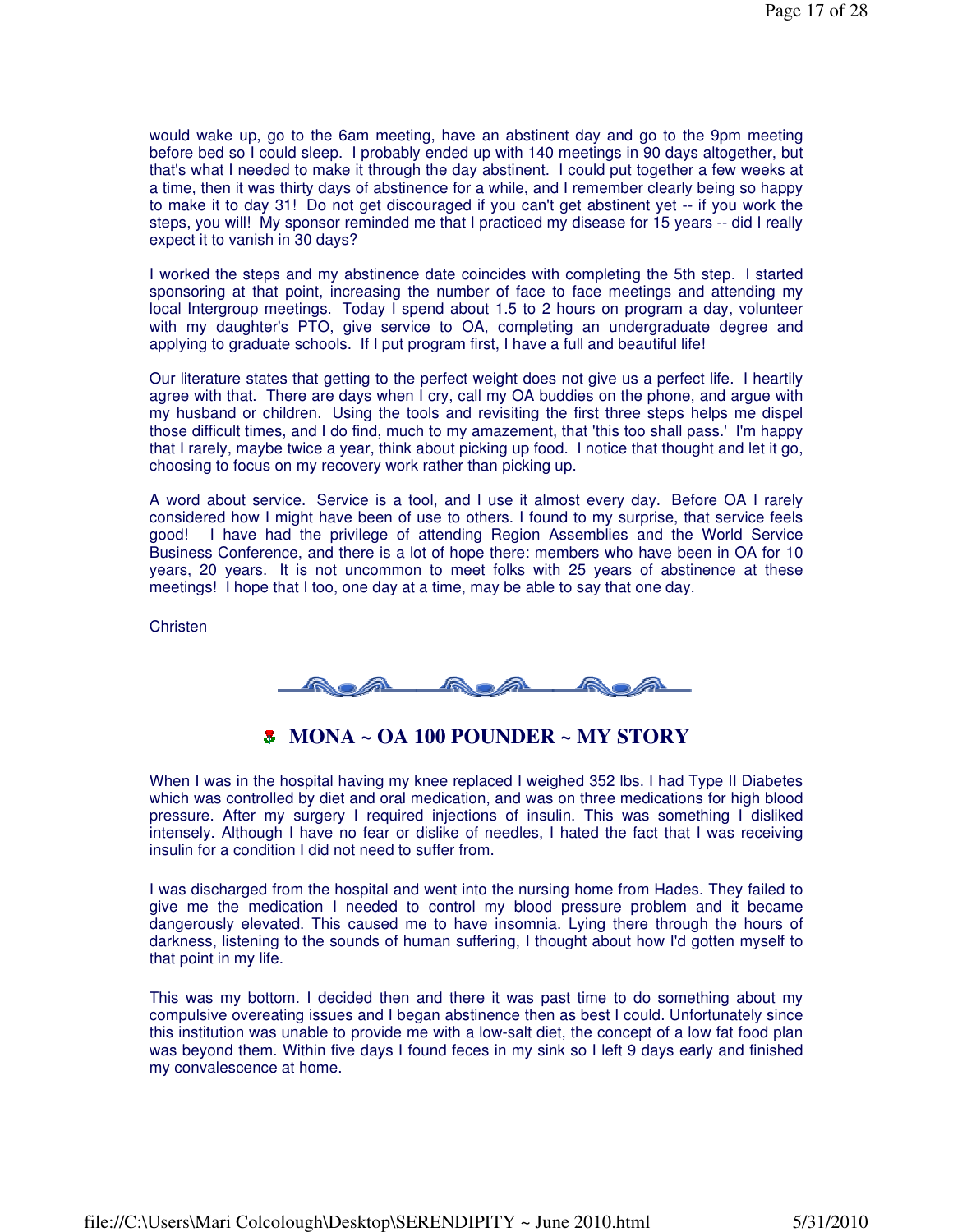Unable to get around, I found OA online meetings. I became abstinent immediately and went to three meetings each day. Unfortunately I was unable to find a sponsor, but I didn't let that slow me down. I sent in a food plan each and every day via email. I used the address God@universe.net. You may say it isn't a real address...technically that's true, but this stratagem worked for me. I lost my first 60 lbs while I was recovering from surgery.

It was more than two months before I was able to drive and attend meetings again. I remember how wonderful it was when I was able to get out and about again! I called around and found that some meetings had been canceled and that some had been moved. Nevertheless there were still OA meetings, so off I went for the fellowship I desperately craved.

Continuing to work the program, I became a bit discouraged because I couldn't find a sponsor. I was also looking at my weight and seeing how far I had to go made me feel discouraged as well. One day my HP spoke to me and reminded me 'You gained the pounds one at a time. That's how they'll come off. Be patient and stop looking at how far you have to go. Look at how far you've come.' That was such a blessing. I believe I was headed for a relapse that day. Instead a feeling of peace, serenity and happiness came over me.

As of this month, May 2010 I'm three years and 110 lbs into recovery. I've been through knee replacement surgery, ovarian cancer, chemotherapy, two types of skin cancer and more than 40 lesions, a bad car accident and constant medical treatment, all while in recovery. All these things would have happened to me whether or not I was a recovering COE. Occasionally I wonder what size I would be had I not found recovery and I shake my head. There was no upper limit on my size. By now I could have been 50 or 100 lbs heavier. Doubtless I'd be more miserable than I was then, if I was alive. (My doctor tells me I've added 12 years to my life.) By the grace of God and this program, I have a life of sane and happy usefulness rather than the nightmare I once referred to as my life, as in 'my life is a nightmare'. I'm awake now and walking in the sunshine.

Thanks for reading.

Mona, in program 19 years with 3 years of physical recovery.



### **MARY ~ OA 100 POUNDER ~ MY STORY**

I came into OA 11 years ago on June 5, 1999 at my top weight of 311 lbs. I was miserable, having trouble walking up hills and trying to just get around. I also had trouble looking for work since who would want to hire me. I also had chronic back aches-which was later diagnosed with degenerative disk disease-and ended up on disability. I also had high blood pressure and arthritis in my neck, knees and thumbs. I came into OA as a last resort. I knew I had to do something to get better. My friend had joined and she had what I wanted. I was working in a law office as a temp and was reading the OA brown book that I borrowed from her. I got abstinent and then got involved with a man who was looking for someone with money. He lived with me as a roommate and took me for some money. He eventually moved out. He was doing drugs and denying it. My landlord knew I didn't do drugs and stopped the police from raiding our apartment. I could have gone to prison for something I wasn't doing. I made amends to my friend and my landlord. They could see him for what he was but I couldn't.

I lost my abstinence and kept going to meetings. I have been in weight loss groups where I would lose then gain the weight back. I was made not to feel welcome. I talked about losing my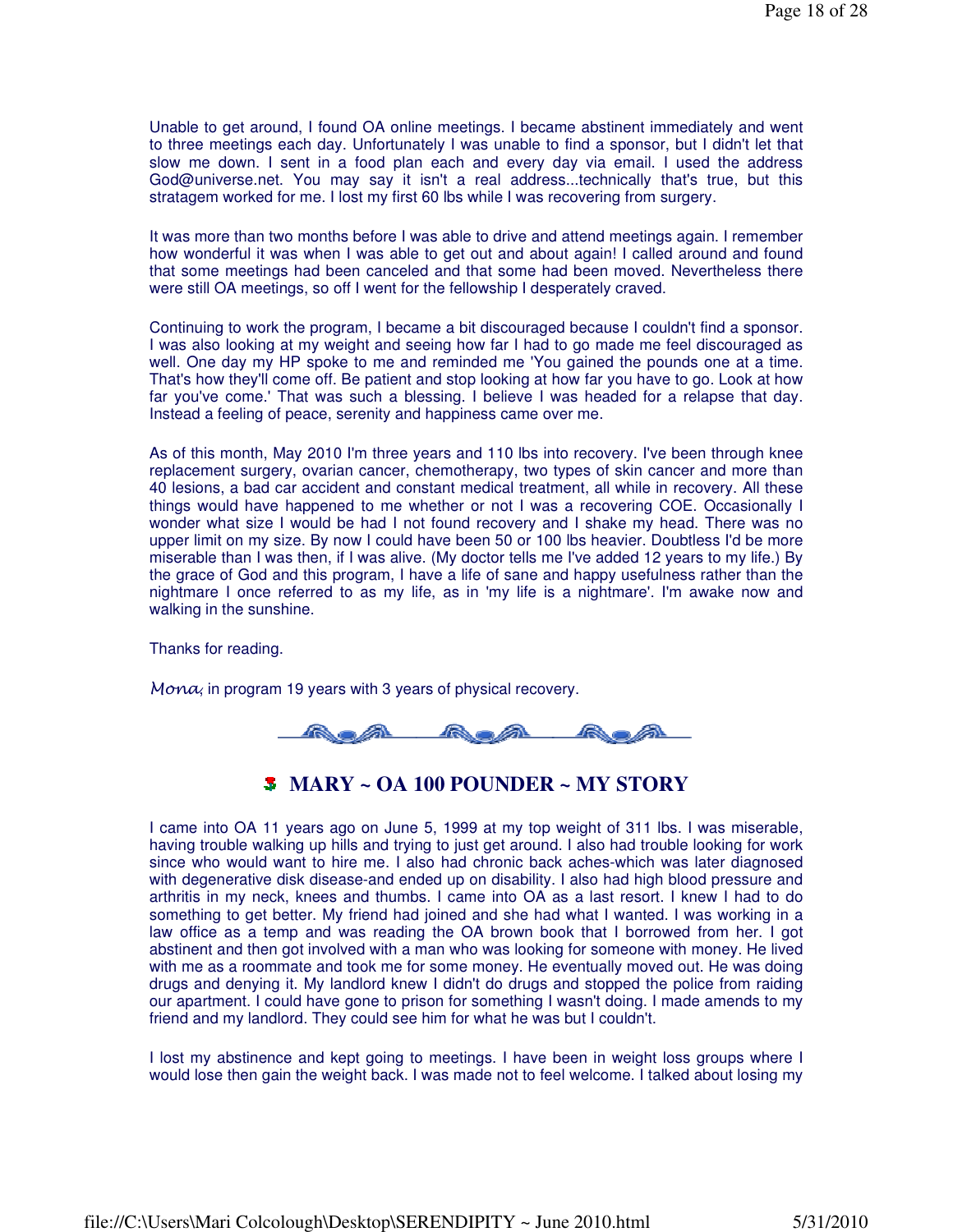abstinence in the meetings and got the love and support I needed. It also stopped someone else from leaving the meetings.

Today, I have given away 150 lbs. and wear a size 14 which is down from a size 26. I am active in doing service as Intergroup Chair, group secretary and I have just finished my term as an alternate for Region 6. I plan on, hopefully, being a rep for Region 6 at the fall assembly. I volunteer two days a week at the VA hospital. I get there around 11:30, get a voucher for lunch of \$5.50 and sit at the info desk in the lobby for three hours. I also volunteer at Capital Rep as an ambassador, which is just answering questions for the patrons, and sometimes as an usher. I have a life today, thanks to this program. I have 9 1/2 months of abstinence and have a food sponsor. I e-mail her my food plan the night before and I have a step sponsor. Still have to do Step 5 but I am getting there.

`Mary Q.

# **GROUP SPOTLIGHTS** *200PLUS/HOTJ/100POUNDER MTGS*



But we aren't a glum lot. If newcomers could see no joy or fun in our existence, they wouldn't want it. We absolutely insist on enjoying life. The Big Book, Page 132, Chapter 9

The words of the Big Book are so true. The Recovery Group is filled with men and women around the world in all shapes and sizes and religions, cultures, ages and stages of the the disease and health. Happiness is a by-product of working the 12 Step Program and the minute one "gets it" and the footwork begins, the joy of knowing hope again is something to behold. Our members don't have a "goal weight." They have long since learned that it is not the destination that counts ... it is the journey. And the journey is fun and rewarding because, even though there are bumps in the road, the promises are available to each and every one of us. Whether someone has had physical recovery of 5 pounds or 500 pounds, the glumness is replaced by hope. And when the emotional and spiritual join the physical, serenity embraces us.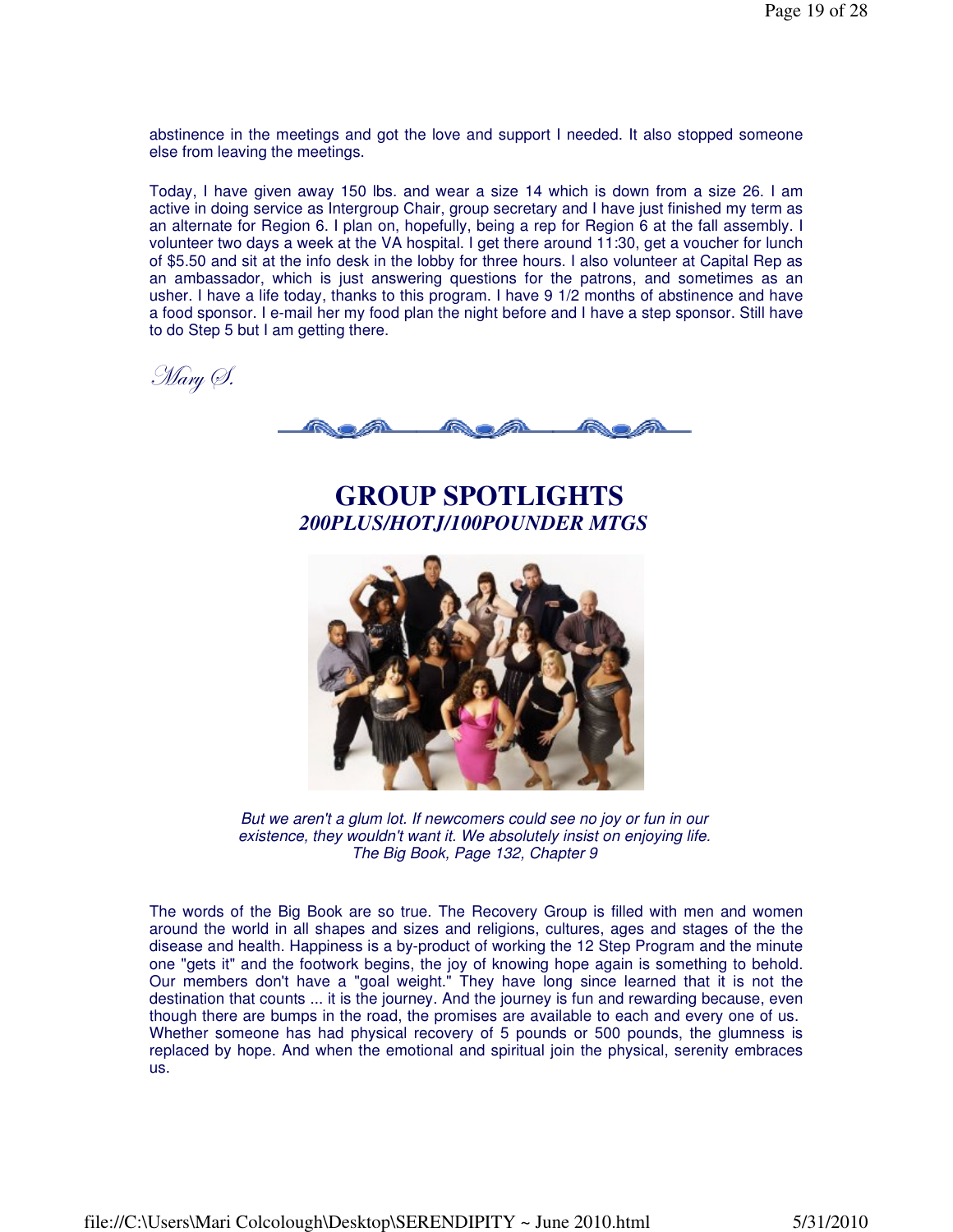Overeaters Anonymous has Special Focus meetings. So does The Recovery Group. In fact, TRG had Special Focus groups from the very beginning and in this issue of Serendipity we have presented you with the stories of a few of our members in two of those. These special loops at TRG are the 200Plus and HOTJ Loops. These loops also sponsor a meeting each week with the very same mission. All compulsive eaters come to OA and TRG for a reason. That reason is spelled out clearly in one of our 12 Traditions  $\sim$  and is our only requirement for joining:

"The only requirement for OA membership is a desire to stop eating compulsively." Tradition 3.

We hope you will visit our website for 200Plus and HOTJ where you will learn more about these two groups. You will see how they are like our other support groups and their differences, the main one being that these groups focus on those who are challenged in the disease by a great deal of overweight. Please watch for an announcement of our 100 Pounder Meetings, which will be launched soon. To join or receive more information, please click the links below.

### **COME FIND HOPE ~ COME JOIN US!**

#### **[HOTJ](http://www.therecoverygroup.org/hotj/index.html)**

### **[100 PLUS](http://www.therecoverygroup.org/hotj/200plus.html)**

#### **[100 POUNDER](mailto:MtgAdm@TheRecoveryGroup.org) MEETINGS**



**POEM OF THE MONTH Ode To Being Fat**



Life isn't easy, For a woman of girth. People don't realize, Their words can hurt.

From a cute little girl with chubby hands To silver haired grandma With double chins.

They think I have no feelings. They think I have no heart. They think I'm lazy, deaf and dumb, Instead I'm very smart.

So they tease me and taunt me,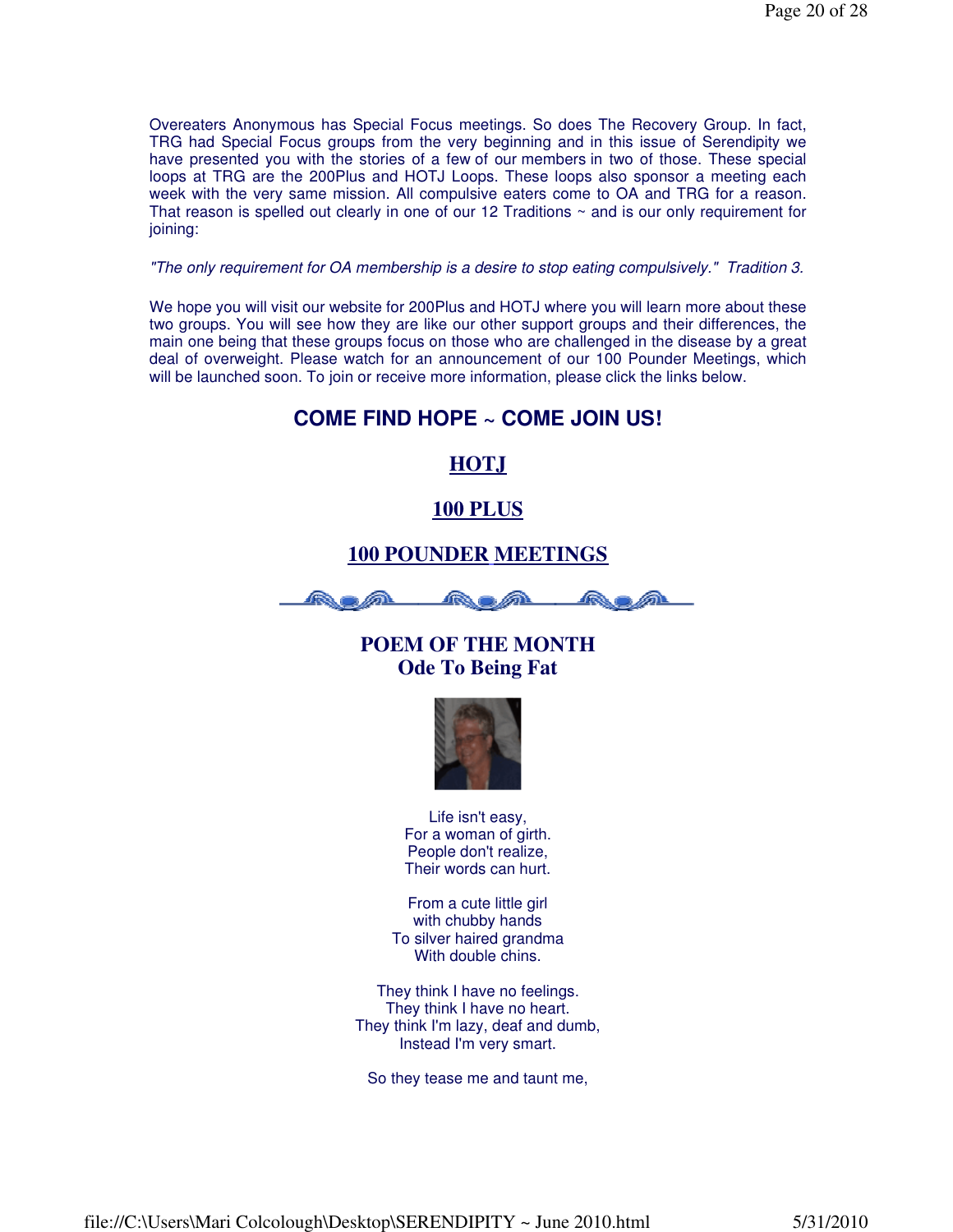Point fingers and laugh. And all this is simply Because I am fat.

I won't show my sorrow. I won't show my pain. I won't show my tears. I refuse to feel shame.

Let them laugh and I'll smile They'll see pride in my eyes. Let them snicker and tease I am proud to be me.

**Anonymous** 



**THE TWELVE STEPS**  <http://www.therecoverygroup.org/12steps.html>



**OA'S LIFELINE** *OA'ers, Larry & Leona*



Read a sample issue of OA's Lifeline and subscribe today by clicking the cartoon above. [www.oa.org](http://www.oa.org/)



# **QUESTIONS FROM OUR MEMBERS**

**Q. Can one be addicted to food?**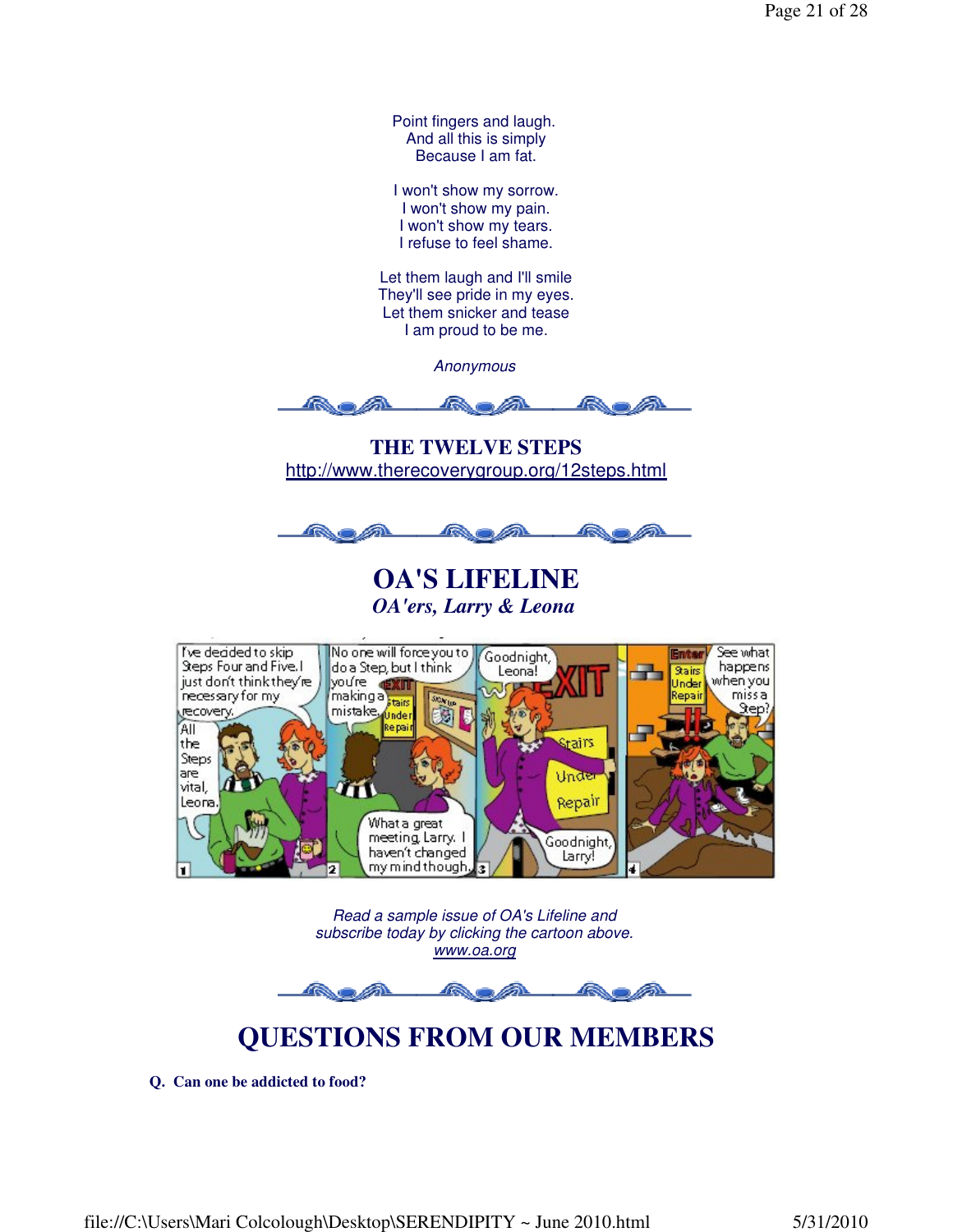A. Yes. People who are addicted to food tend to display many of the characteristics of addicts and alcoholics. Food addicts develop a physical, mental, emotional craving and chemical addiction to food**).**

**Q. I don't understand this "100 Pound" thing. When I see email like this it does weird things to my psyche ... it seems weird to glorify it by only asking for stories from people who have lost more than 100 lbs.**

A. We thrive and are inspired by stories of our members no matter what stage of their recovery they're in. We are not "glorifying" anyone or giving them celebrity for losing 100 or more pounds. We are all bozos on the same bus and our stories are surprisingly similar. Whether one is an anorexic, someone who has a few pounds to lose, obese or super obese, the stories are remarkably similar.

#### **Q. What does walk the talk mean?**

A**.** It means that you back up what you say with your actions**.**



# **HOW TRG CARRIES THE MESSAGE**

#### **Step 12 ~ Tradition 5 Equals Search Engines OR "How 28 Seconds Can Make a Difference in a Life"**

**Step 12**: Having had a spiritual awakening as the result of these steps, we tried to carry this message to compulsive overeaters . . . .

**Tradition 5:** Each group has but one primary purpose - to carry its message to the compulsive overeater who still stuffers.

It's 3:00 in the morning. You've tossed and turned and remember this afternoon when you were downtown shopping and looked at your reflection in the store window and thought ... "could that be me?" The reality is that it was you and you headed for the nearest McDonalds and there began a binge that would last the rest of the day. Still you can't sleep ... and still you knew that you couldn't live like this much longer. A new diet will begin in the morning ... even though for the last 15 years none of them did. Your doctor said you had high blood pressure and that you can't have the surgery he is advising because your weight puts you at high risk. Your best friend since childhood who lives far away has asked you to be her Maid of Honor this summer and you're embarrassed to let her see you. You're disgusted with yourself and so you lie awake thinking and wondering what is going to happen to you.

Finally you get up and decide to check your computer mail but there's nothing there and then you decide to start surfing. Your mind, however, keeps thinking of food and you head for the kitchen. One bowl of ice cream, three cookies and a Pepsi and you're back at the computer and it's two hours before the alarm goes off. You go to Google. You type F A T. You don't see much there other than "Belly Fat Linked to Dementia." You type OBESE. You go to pieces just looking at the photos. You start typing every word you can think of: 12 step, group, oa, recovery

AND THERE IS YOUR ANSWER!!!!

About 26,800,000 results **(0.28 seconds)**

### **Search Results**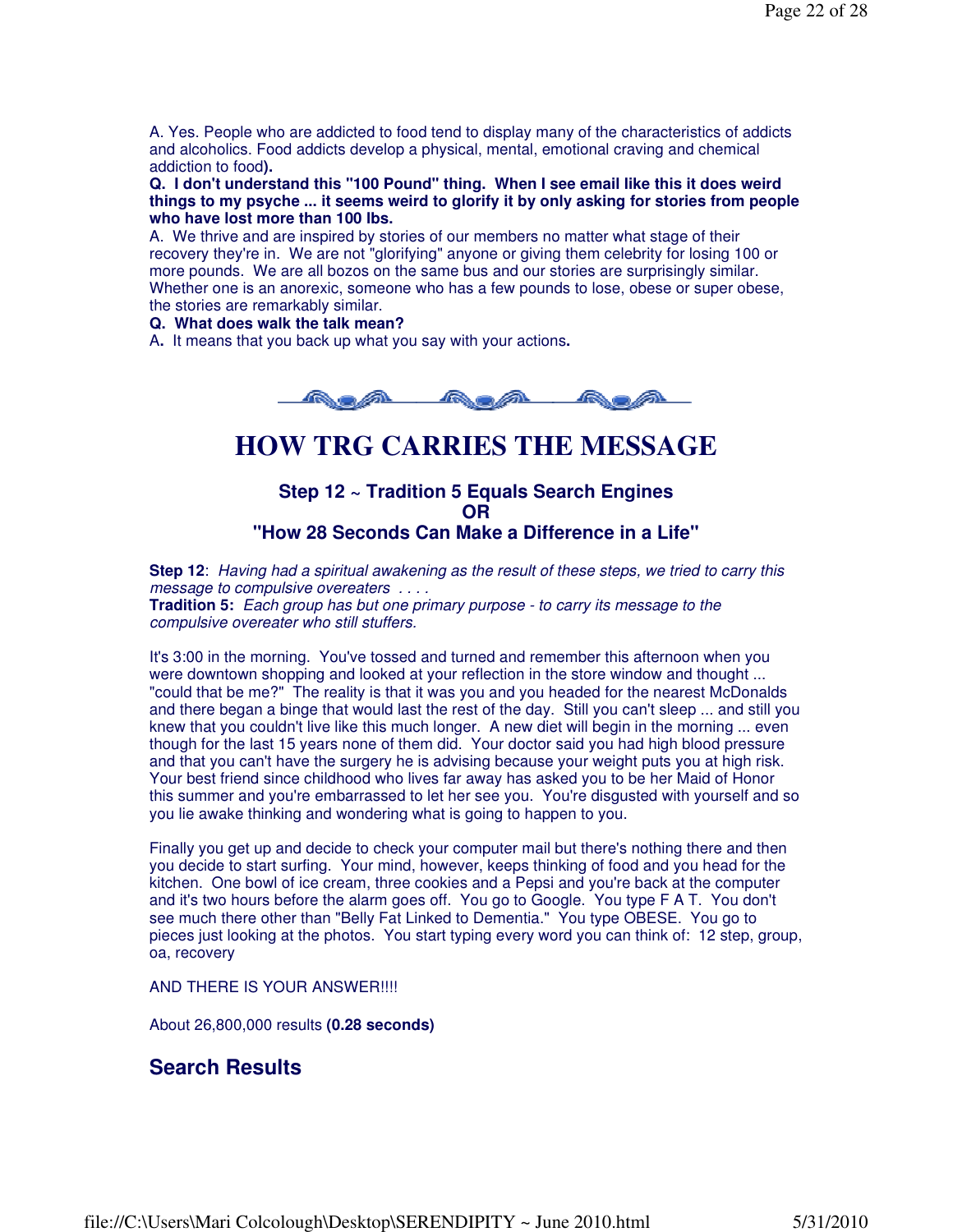# **[Overeaters Anonymous - Welcome to Overeaters Anonymous](http://www.google.com/url?sa=t&source=web&ct=res&cd=1&ved=0CBIQFjAA&url=http://www.oa.org/&rct=j&q=12+step+group+weight+recovery&ei=ctb5S_rICIP7lweojfXhCg&usg=AFQjCNFTOb3ASZFmJNpRBC7G7rIppRPQqQ)**

1.

Members/**Groups**; »Program Inspiration · **Recovery** Story **...** OA Program of **Recovery**. Overeaters Anonymous offers a program of **recovery** from compulsive eating using the **...** OA is not just about **weight** loss, gain or maintenance; or obesity or diets. **...** The **Twelve Steps** and Twelve Traditions of Overeaters Anonymous (p. **..** [www.oa.org/](http://www.oa.org/) - Cached - Similar

## 2. **[The Recovery Group ~ A 12 Step Community](http://www.therecoverygroup.org/newcomers/index.html)**

A 4-Part Intensive 8 Week Orientation To OA and **12 Step Recovery ...** We treat the food and **weight** problem not as a lack of willpower or a moral defect, **...** www.the**recoverygroup**[.org/newcomers/index.html](http://www.therecoverygroup.org/newcomers/index.html) - Cached - Similar

## 3. **[The Recovery Group ~ A 12 Step Community](http://www.therecoverygroup.org/welcomehome.html)**

A **12**-**Step** community for compulsive overeaters. **...** That they might be compulsive overeaters, but you just have a **weight** problem, which you can take care of **...** www.the**recoverygroup**[.org/welcomehome.html](http://www.therecoverygroup.org/welcomehome.html) - Cached - Similar [Show more results from www.therecoverygroup.org](http://www.google.com/search?hl=en&tbo=p&q=therecoverygroup.org&aq=f&aqi=g2&aql=&oq=&gs_rfai=)

If you would like to put your favorite web page, loop or meeting on a search engine of your choice, click the banner below for help.



# **RECIPES OF THE MONTH**

**EGGPLANT PARMIGIANA**  *A favorite in our household*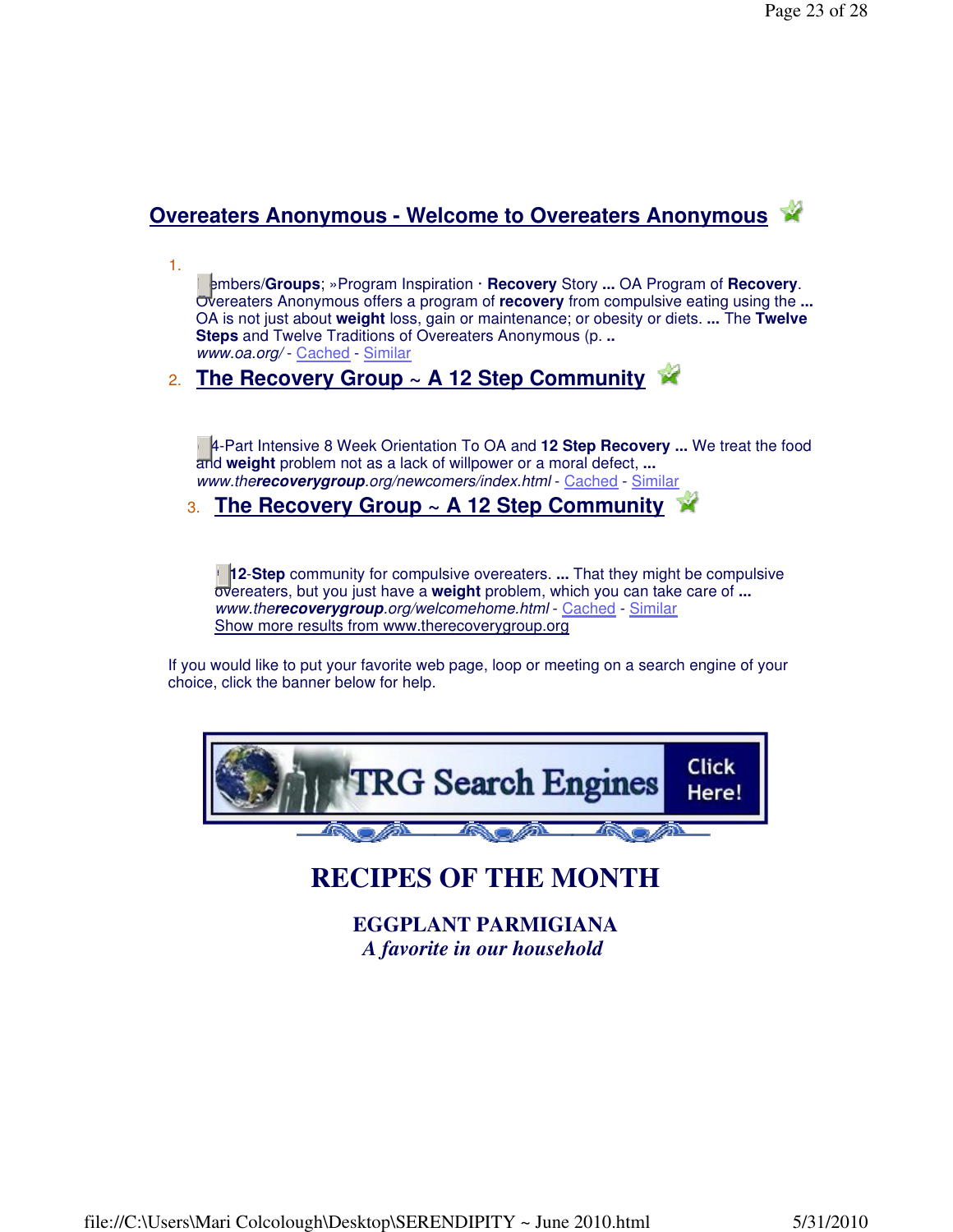

#### **STATISTICS:**

Preparation time: 2 hours Cooking time: 35-40 minutes Difficulty: easy Cost: inexpensive Servings: 6 Leftovers: 3 days in refrigerator, or up to 2 months in freezer

#### **NUTRITION FACTS/SERVING:**

Fat: 10g Carb: 19g Calories: 310 Calories from fat: 97 Fiber: 5

#### **INGREDIENTS:**

1 large eggplant (fruit should be smooth, shiny and heavy for its size) kosher salt or coarse salt 1 large onion, diced 1 pound lean ground beef (90% lean or better) 1 tbsp canola oil 1 tablespoon dried Italian spices 1 bottle (24 ounces) Prego Ricotta Parmesan Italian sauce 1/2 cup grated Parmesan cheese 1 cup grated non-fat Mozzarella cheese salt and pepper to taste

#### **PREPARATION:**

a) EGGPLANT. Using a sharp knife, slice the eggplant into 1/8 inch slices. Arrange the slices in a collander, forming a single layer at the bottom and up the sides. Sprinkle evenly with salt. Form another layer eggplant slices on top of the first one and sprinkle with salt. Continue filling the collander and salting the eggplant until all eggplant is added. Set aside and let stand at least 2 hours in the sink.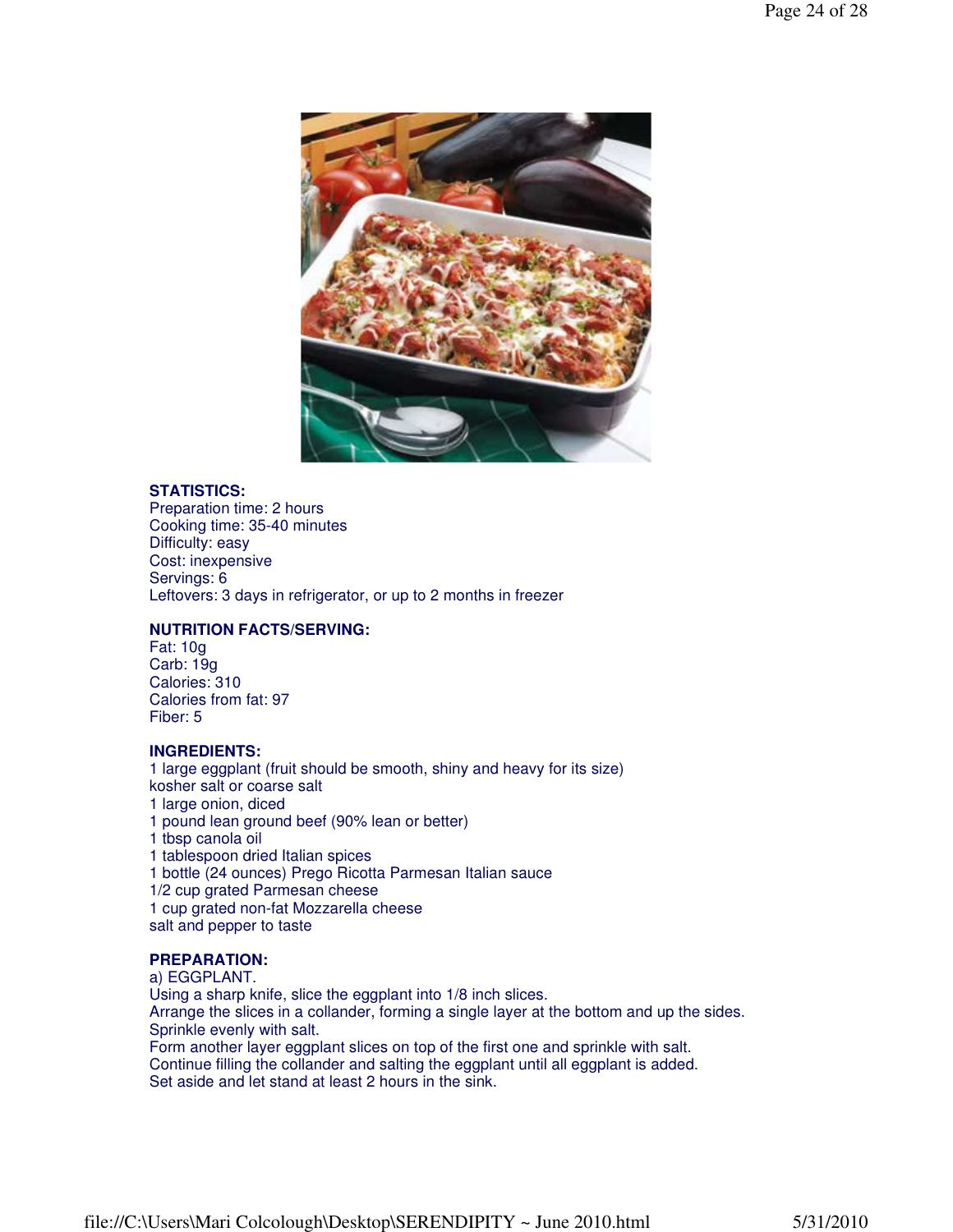b) SAUCE. (30 minutes before the eggplant is finished salting)

Thoroughly cook the lean ground beef with the vegetable oil, onion, salt and pepper to taste and Italian spices.

Push the ingredients to one side of the pan. Tilt the pan and allow the grease to pool on the lower side.

Remove any excess fat. Be thorough

Using a potato masher, break down the lumps.

Add the bottled sauce.

Mix well.

Cover, simmer about 20 minutes, stirring once in a while.

c) BACK TO THE EGGPLANT

Thoroughly rinse the eggplant slices under running water. Taking 4 or 5 slices between your hands, literally squeeze out as much liquid as possible. Repeat until all eggplant is done.

d) PUTTING IT ALL TOGETHER: Preheat oven to 350F. In an ovenproof rectangular dish lined with parchment paper, spread a layer of eggplant slices. Add a thin layer of sauce. Sprinkle with a bit of parmesan cheese Keep repeating the layering process, ending with the sauce. Add the leftover parmesan cheese on top. Garnish with the mozzarella cheese Cook 35-40 minutes. Let sit at room temperature 5 minutes. Serve with a green salad.

#### Sylvain F.

# TROPICAL CHICKEN SALAD



4 cups baby spinach leaves

- 4 cups bite-size pieces romaine lettuce
- 1 cup fresh pineapple chunks (\*packed in water not syrup)
- 2 cups chopped deli rotisserie chicken breast (from 2- to 2 1/2-lb chicken)
- 1 medium red bell pepper, chopped (1 cup)
- 3 medium green onions, chopped (3 tablespoons)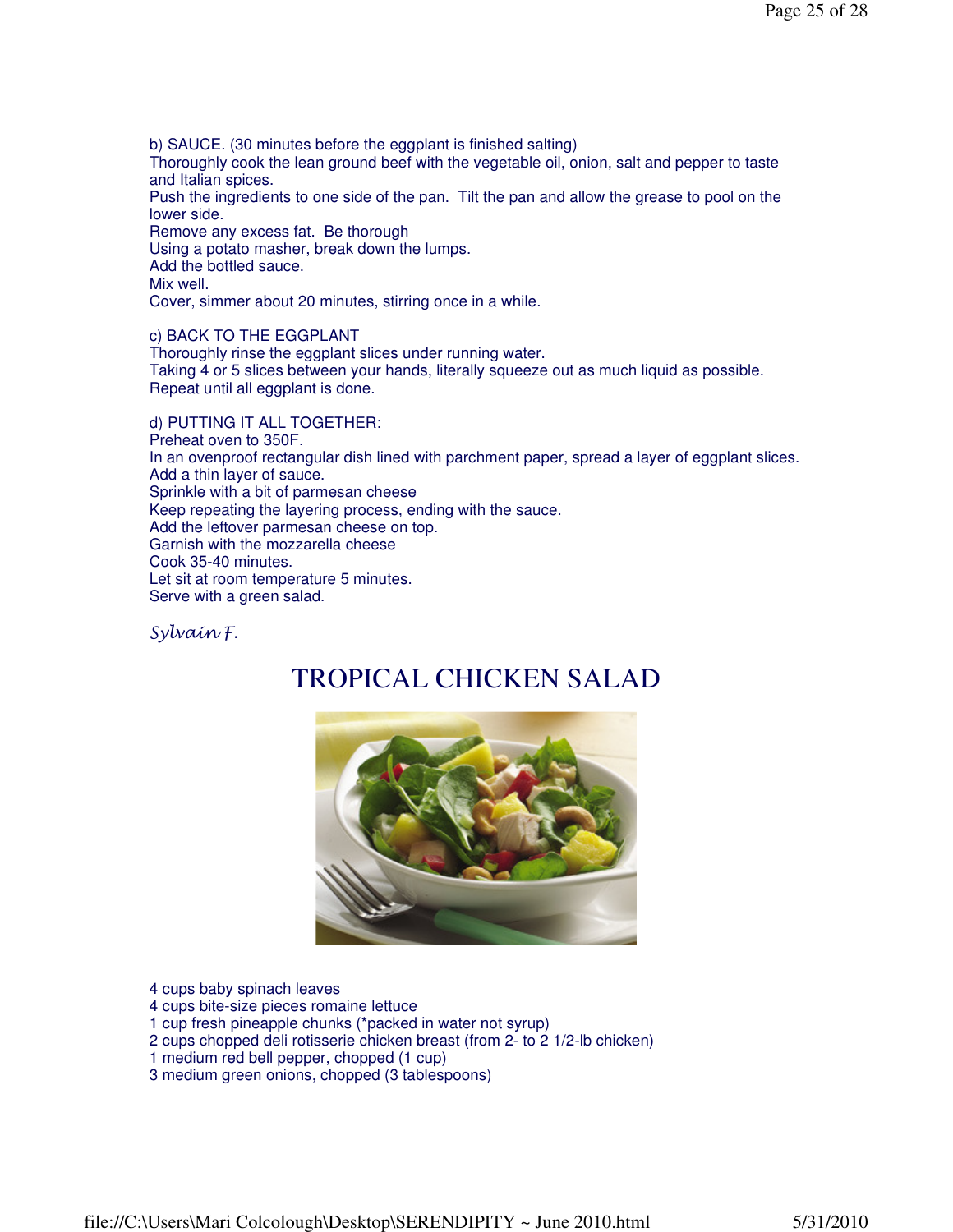1/3 cup Italian dressing (\*low-fat) 3 tablespoons orange marmalade (\*no sugar) 1/4 cup salted cashews (\*salt free or sub almonds)

1. On large serving platter or in large bowl, toss spinach and romaine. Top with pineapple, chicken, bell pepper and green onions.

2. In small bowl, stir dressing and orange marmalade. Drizzle dressing over salad. Sprinkle with cashews.

#### **Nutrition Information**:

Important note: To save many calories and even more fat, use pineapple chunks in water, Italian low-fat salad dressing, orange marmalade with no sugar and sprinkle just a few salt-free cashews or almonds on top. Be generous with the red bell pepper. Spread out over a platter than in a bowl produces a beautiful and colorful summer dish.

1 Serving: Calories 350 (200 as described above) (Calories from Fat 160); Total Fat 18g (Saturated Fat 3g, Trans Fat 0g); Cholesterol 65mg; Sodium 610mg; Total Carbohydrate 25g (Dietary Fiber 4g, Sugars 17g); Protein 24g Percent Daily Value\*: Vitamin A 130%; Vitamin C 170%; Calcium 10%; Iron 20% Exchanges: 1 1/2 Other Carbohydrate; 1 Vegetable; 3 Lean Meat; 1 1/2 Fat Carbohydrate Choices: 1 1/2

\*Percent Daily Values are based on a 2,000 calorie diet



## **OVEREATERS ANONYMOUS ~ 50th ANNIVERSARY**



#### **[REGISTER](http://www.oa.org/convention/) FOR THE CONVENTION ONLINE!**

# **OA World Service Convention Lodging Now Open!**

Hilton Los Angeles Airport Hotel 5711 W. Century Blvd. Los Angeles, CA 90045 USA 1-800-445-8667 (US/Canada) 1-310-410-4000 (Local/International)

Group Code: WSC To reserve your room online, please [click here.](http://www.hilton.com/en/hi/groups/personalized/LAXAHHH-WSC-20100819/index.jhtml) 

Reservations must be made by August 1, 2010. Please reserve your refrigerator (one-time fee of 40 USD) at the time you place your reservation. Rates are available from August 19 – September 1, 2010.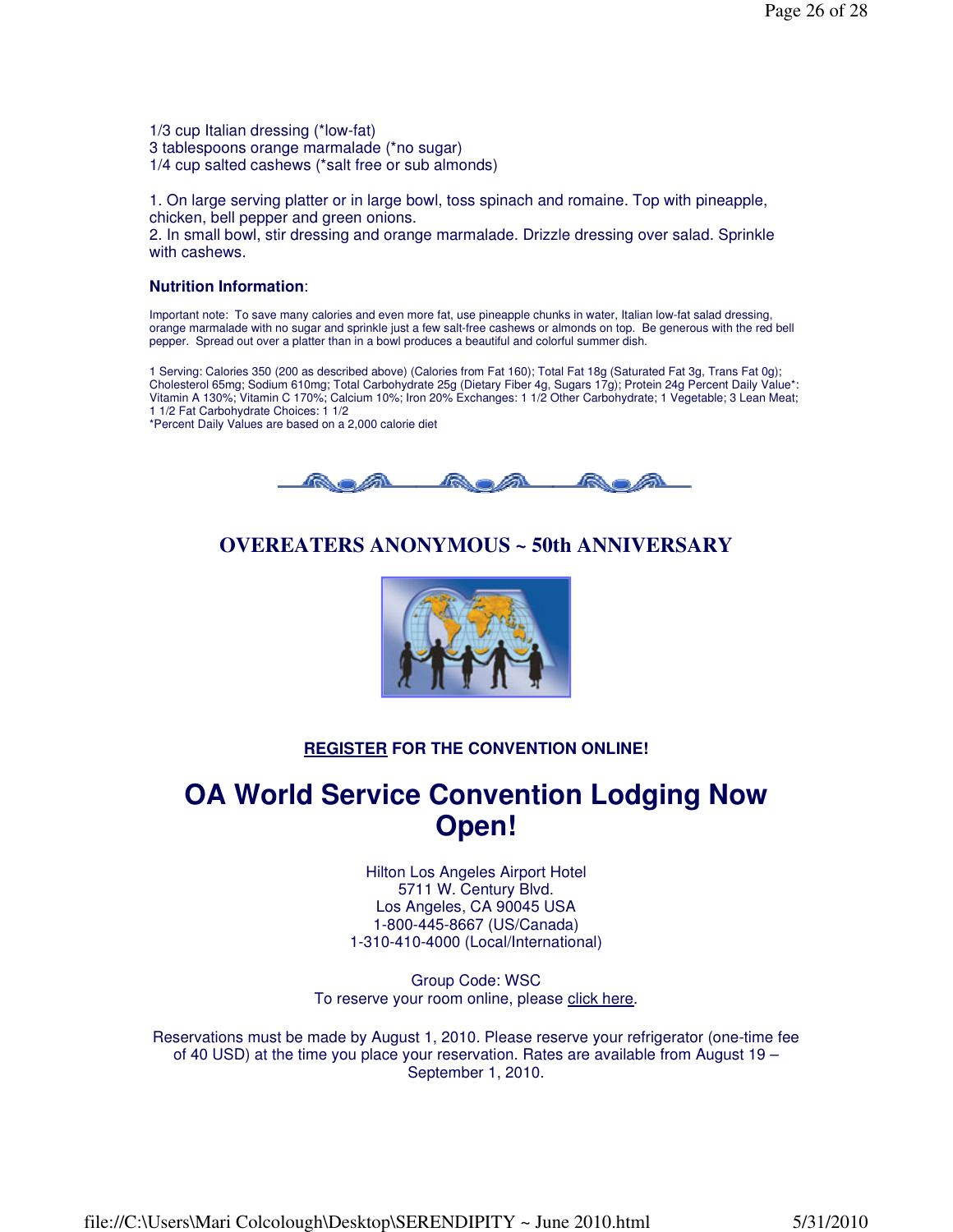## **[TRG OA MEETINGS GATEWAY](http://www.starchat.net/chat/?chan=Recovery)**



# **PODCASTS**

### **MEET ROZANNE COFOUNDER OF OVEREATERS ANONYMOUS**

OA was founded by Rozanne S. and two other women in January, 1960. The organization's headquarters, or World Service Office, are located in Rio Rancho, New Mexico.Overeaters Anonymous estimates its membership at 54,000 people in 6,500 groups meeting in over 75 countries. OA has developed its own literature specifically for those who eat compulsively but also uses the Alcoholics Anonymous books Alcoholics Anonymous and Twelve Steps and Twelve Traditions. The First Step of OA begins with the admission of powerlessness over food, the next eleven steps are intended to bring members "physical, emotional, and spiritual healing."



**[45 Minutes Podcast of Rozanne Courtesy of](http://www.oalaig.org/speakers/rozanne-s.mp3)  Los Angeles Intergroup of Overeaters Anonymous**



### **TRG TRUSTED SERVANTS**

If you would like to give service to our support groups or meetings, please send our traditions and guidelines and send an e-mail to: [TrustedServantsPool-subscribe-request@lists.therecoverygroup.org](mailto:TrustedServantsPool-subscribe-request@lists.therecoverygroup.org) You will be contacted by an Administrator.